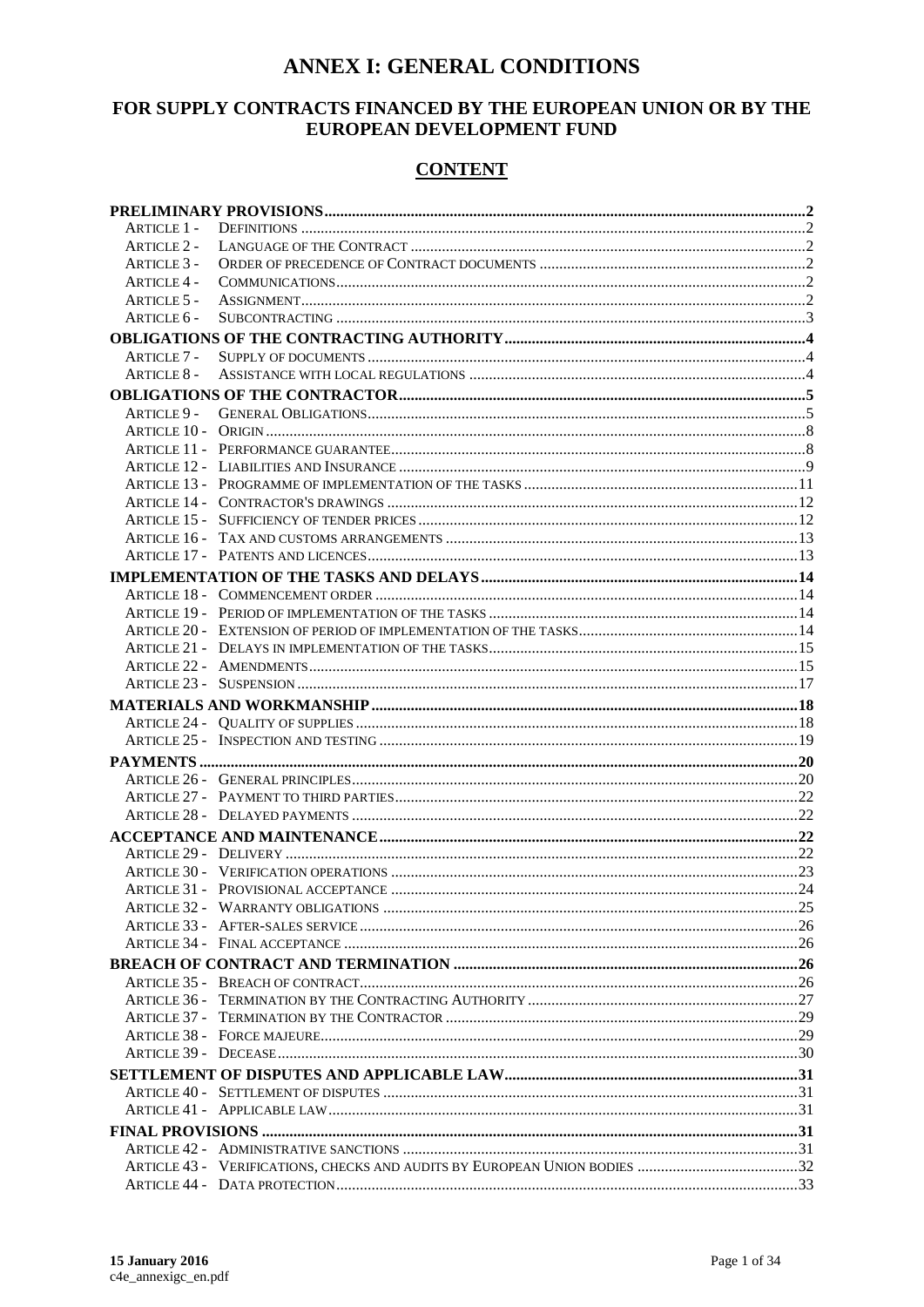## **PRELIMINARY PROVISIONS**

#### <span id="page-1-1"></span><span id="page-1-0"></span>**Article 1 - Definitions**

- 1.1. The headings and titles in these General Conditions shall not be taken as part thereof or be taken into consideration in the interpretation of the contract.
- 1.2. Where the context so permits, words in the singular shall be deemed to include the plural and vice versa, and words in the masculine shall be deemed to include the feminine and vice versa.
- 1.3. Words designating persons or parties shall include firms and companies and any organisation having legal capacity.
- 1.4. The definitions of the terms used throughout this General Conditions are laid down in the "Glossary of terms", annex A1a to the Practical Guide, which forms an integral part of the contract.

#### <span id="page-1-2"></span>**Article 2 - Language of the Contract**

2.1. The language of the contract and of all communications between the Contractor Contracting Authority and Project Manager or their representatives shall be as stated in the Special Conditions.

#### <span id="page-1-3"></span>**Article 3 - Order of precedence of Contract documents**

3.1. The order of precedence of the contract documents shall be stated in the contract.

#### <span id="page-1-4"></span>**Article 4 - Communications**

- 4.1. Any written communication relating to this Contract between the Contracting Authority or the Project Manager, and the Contractor shall state the contract title and identification number, and shall be sent by post, cable, telex, facsimile transmission, e-mail or personal delivery, to the appropriate addresses designated by the parties for that purpose in the Special Conditions.
- 4.2. If the sender requires evidence of receipt, it shall state such requirement in its communication and shall demand such evidence of receipt whenever there is a deadline for the receipt of the communication. In any event, the sender shall take all the necessary measures to ensure timely receipt of its communication.
- 4.3. Wherever the contract provides for the giving or issue of any notice, consent, approval, certificate or decision, unless otherwise specified such notice, consent, approval, certificate or decision shall be in writing and the words "notify", "consent", "certify", "approve" or "decide" shall be construed accordingly. Any such consent, approval, certificate or decision shall not unreasonably be withheld or delayed.
- 4.4. Any oral instructions or orders shall be confirmed in writing.

#### <span id="page-1-5"></span>**Article 5 - Assignment**

5.1. An assignment shall be valid only if it is a written agreement by which the contractor transfers its Contract or part thereof to a third party.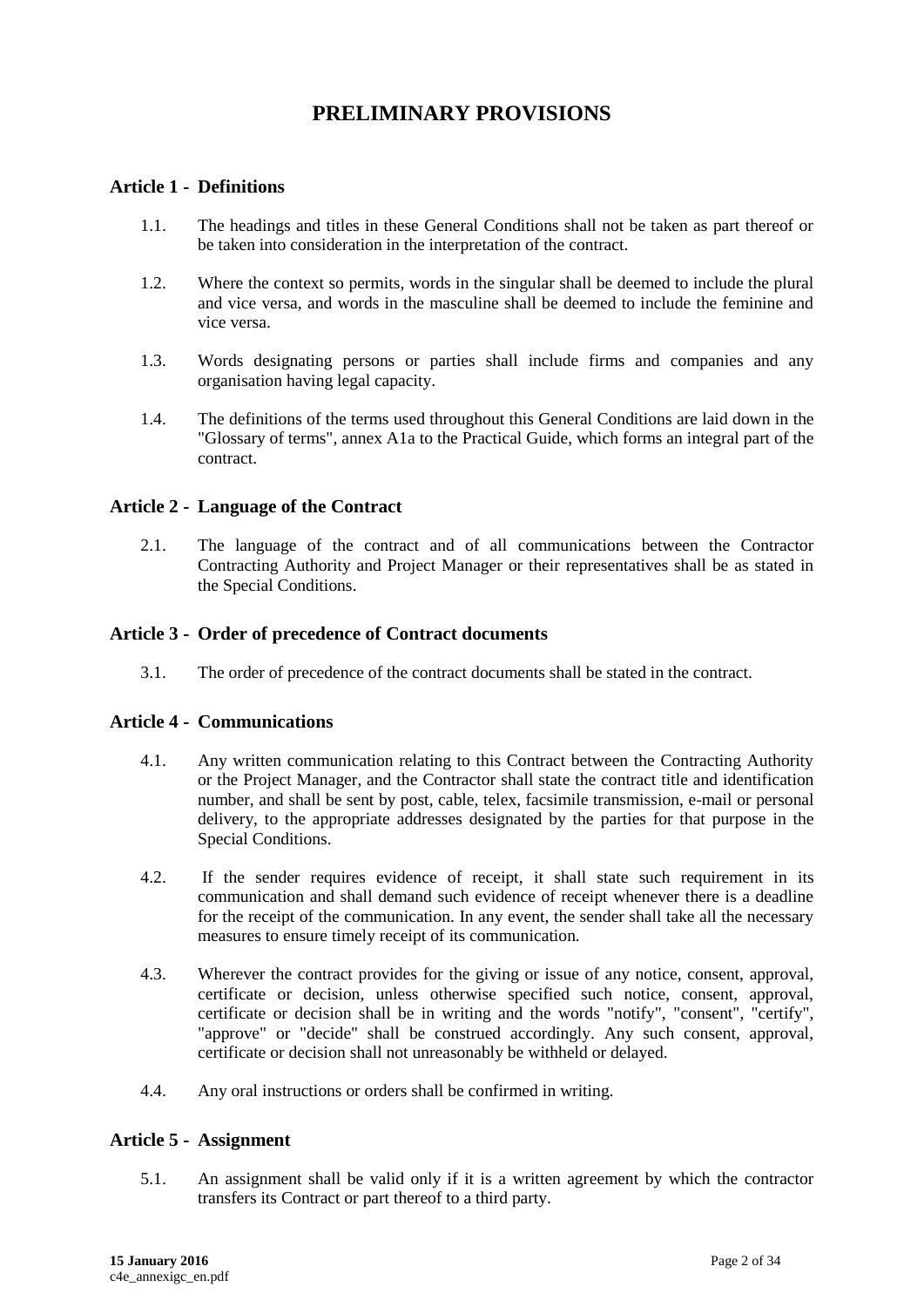- 5.2. The Contractor shall not, without the prior consent of the Contracting Authority, assign the contract or any part thereof, or any benefit or interest thereunder, except in the following cases:
	- a) a charge, in favour of the Contractor's bankers, of any monies due or to become due under the Contract; or
	- b) the assignment to the Contractor's insurers of the Contractor's right to obtain relief against any other person liable in cases where the insurers have discharged the Contractor's loss or liability.
- 5.3. For the purpose of Article 5.2, the approval of an assignment by the Contracting Authority shall not relieve the Contractor of its obligations for the part of the contract already performed or the part not assigned.
- 5.4. If the Contractor has assigned the contract without authorisation, the Contracting Authority may, without formal notice thereof, apply as of right the sanction for breach of contract provided for in Articles 35 and 36.
- 5.5. Assignees shall satisfy the eligibility criteria applicable for the award of the contract and they shall not fall under the exclusion criteria described in the tender dossier.

#### <span id="page-2-0"></span>**Article 6 - Subcontracting**

- 6.1. A subcontract shall be valid only if it is a written agreement by which the Contractor entrusts performance of a part of the contract to a third party.
- 6.2. The Contractor shall request to the Contracting Authority the authorisation to subcontract. The request must indicate the elements of the contract to be subcontracted and the identity of the subcontractors. The Contracting Authority shall notify the Contractor of its decision within 30 days of receipt of the request, stating reasons should it withhold such authorisation.
- 6.3. Subcontractors shall satisfy the eligibility criteria applicable for the award of the contract and shall not fall under the exclusion criteria described in the tender dossier.
- 6.4. No subcontract creates contractual relations between any subcontractor and the Contracting Authority.
- 6.5. The Contractor shall be responsible for the acts, defaults and negligence of its subcontractors and their agents or employees, as if they were the acts, defaults or negligence of the Contractor, its agents or employees. The approval by the Contracting Authority of the subcontracting of any part of the contract or of the subcontractor to perform any part of the tasks shall not relieve the Contractor of any of its obligations under the contract.
- 6.6. If a subcontractor has undertaken any continuing obligation extending for a period exceeding that of the warranty period under the contract towards the Contractor in respect of the supplies provided by the subcontractor, the Contractor must, at any time after the expiration of the warranty period, transfer immediately to the Contracting Authority, at the Contracting Authority's request and cost, the benefit of such obligation for the unexpired duration thereof.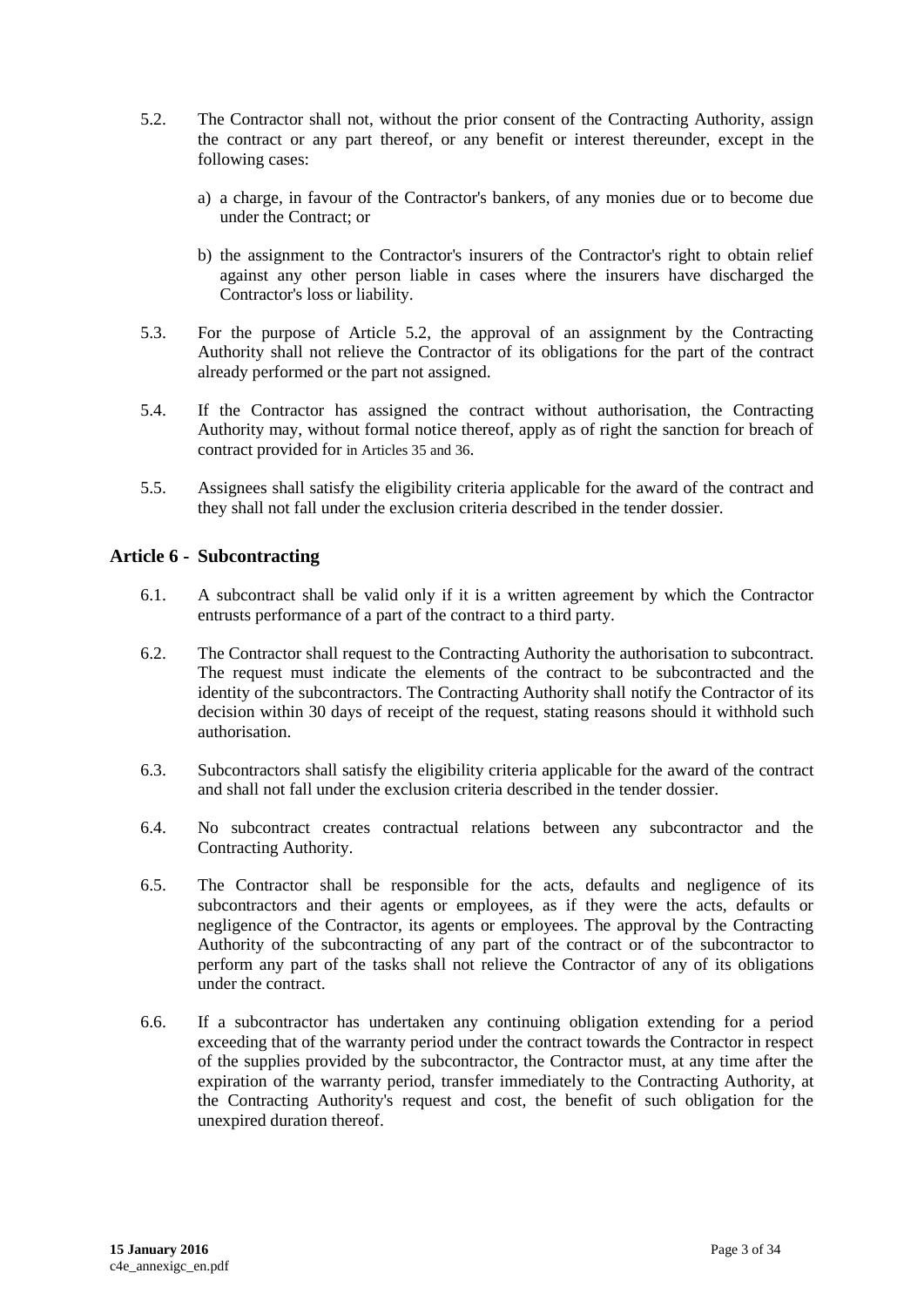- 6.7. If the Contractor enters into a subcontract without approval, the Contracting Authority may, without formal notice thereof, apply as of right the sanction for breach of contract provided for in Articles 35 and 36.
- 6.8. If a subcontractor is found by the Contracting Authority or the Project Manager to be incompetent in discharging its duties, the Contracting Authority or the Project Manager may request the Contractor forthwith, either to provide a subcontractor with qualifications and experience acceptable to the Contracting Authority as a replacement, or to resume the implementation of the tasks itself.

## <span id="page-3-0"></span>**OBLIGATIONS OF THE CONTRACTING AUTHORITY**

### <span id="page-3-1"></span>**Article 7 - Supply of documents**

- 7.1. Save where otherwise provided in the Special Conditions, within 30 days of the signing of the Contract, the Contracting Authority shall provide the Contractor, free of charge, with a copy of the drawings prepared for the implementation of the tasks and a copy of the specifications and other Contract documents. The Contractor may purchase additional copies of these drawings, specifications and other documents, in so far as they are available. Upon final acceptance, the Contractor shall return to the Contracting Authority all drawings, specifications and other Contract documents.
- 7.2. The Contracting Authority shall co-operate with the Contractor to provide information that the latter may reasonably request in order to perform the contract.
- 7.3. The Contracting Authority shall notify the Contractor of the name and address of the Project Manager.
- 7.4. Unless it is necessary for the purposes of the Contract, the drawings, specifications and other documents provided by the Contracting Authority shall not be used or communicated to a third party by the Contractor without the prior consent of the Contracting Authority.
- 7.5. The Project Manager shall have authority to issue to the Contractor administrative orders incorporating such supplementary documents and instructions as are necessary for the proper execution of the contract and the remedying of any defects therein.
- 7.6. The Special Conditions must indicate the procedure used, if necessary, by the Contracting Authority and the Project Manager to approve drawings and other documents provided by the Contractor.

#### <span id="page-3-2"></span>**Article 8 - Assistance with local regulations**

- 8.1. The Contractor may request the assistance of the Contracting Authority in obtaining copies of laws, regulations and information on local customs, orders or bye-laws of the country where the supplies are to be delivered which may affect the Contractor in the performance of its obligations under the contract. The Contracting Authority may provide the assistance requested to the Contractor at the Contractor's cost.
- 8.2. The Contractor shall duly notify the Contracting Authority of details of the supplies so that the Contracting Authority can obtain the requisite permits or import licences.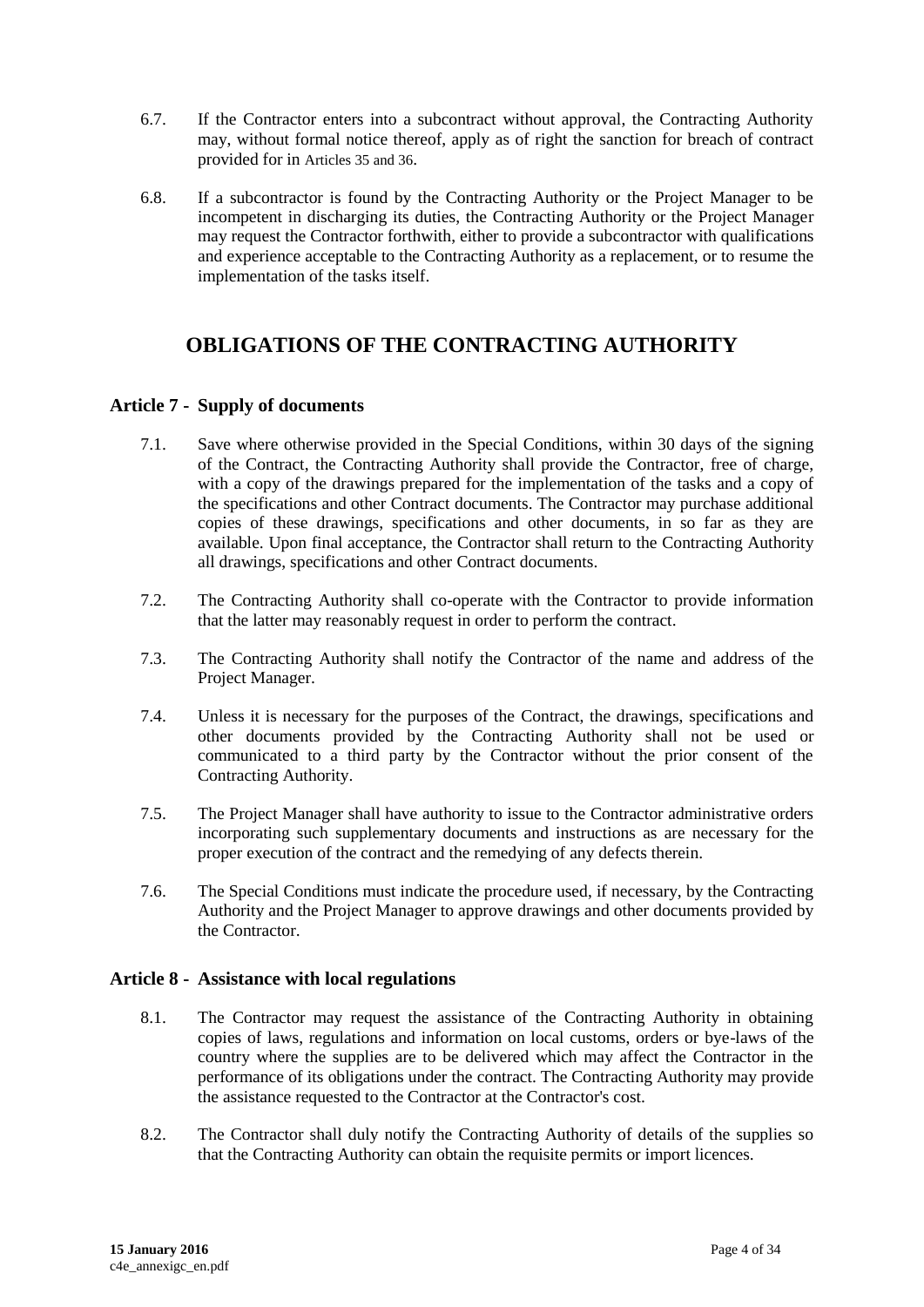- 8.3. The Contracting Authority will undertake to obtain, in accordance with the Special Conditions, the requisite permits or import licences within a reasonable period, taking account of the implementation dates for the tasks.
- 8.4. Subject to the provisions of the laws and regulations on foreign labour of the country in which the supplies are to be delivered, the Contracting Authority provides reasonable assistance to the Contractor, at its request, for its application for any visas and permits required by the law of the Country in which the supplies are to be delivered, including work and residence permits, for the personnel whose services the Contractor and the Contracting Authority consider necessary, as well as residence permits for their families.

# **OBLIGATIONS OF THE CONTRACTOR**

#### <span id="page-4-1"></span><span id="page-4-0"></span>**Article 9 - General Obligations**

- 9.1. The Contractor shall execute the contract with due care, efficiency and diligence in accordance with the best professional practice.
- 9.2. The Contractor shall, in accordance with the provisions of the Contract, design, manufacture, deliver to site, erect, test and commission the supplies and carry out any other work including the remedying of any defects in the supplies. The Contractor shall also provide all necessary equipment, supervision, labour and facilities required for the implementation of the tasks.
- 9.3. The Contractor shall comply with administrative orders given by the Project Manager. Where the Contractor considers that the requirement of an administrative order goes beyond the scope of the Contract, it shall, give notice with reasons to the Project Manager. If the Contractor fails to notify within 30 days period after receipt thereof, he shall be barred from so doing. Execution of the administrative order shall not be suspended because of this notice.
- 9.4. The Contractor shall supply, without delay, any information and documents to the Contracting Authority and the European Commission upon request, regarding the conditions in which the contract is being executed.
- 9.5. The Contractor shall respect and abide by all laws and regulations in force in the country where the supplies are to be delivered and shall ensure that its personnel, their dependants, and its local employees also respect and abide by all such laws and regulations. The Contractor shall indemnify the Contracting Authority against any claims and proceedings arising from any infringement by the Contractor, its employees and their dependants of such laws and regulations.
- 9.6. Should any unforeseen event, action or omission directly or indirectly hamper performance of the Contract, either partially or totally, the Contractor shall immediately and at its own initiative record it and report it to the Contracting Authority. The report shall include a description of the problem and an indication of the date on which it started and of the remedial action taken by the Contractor to ensure full compliance with its obligations under the contract. In such event the Contractor shall give priority to solving the problem rather than determining liability.
- 9.7. Subject to Article 9.9, the Contractor undertakes to treat in the strictest confidence and not make use of or divulge to third parties any information or documents which are linked to the performance of the contract without the prior consent of the Contracting Authority.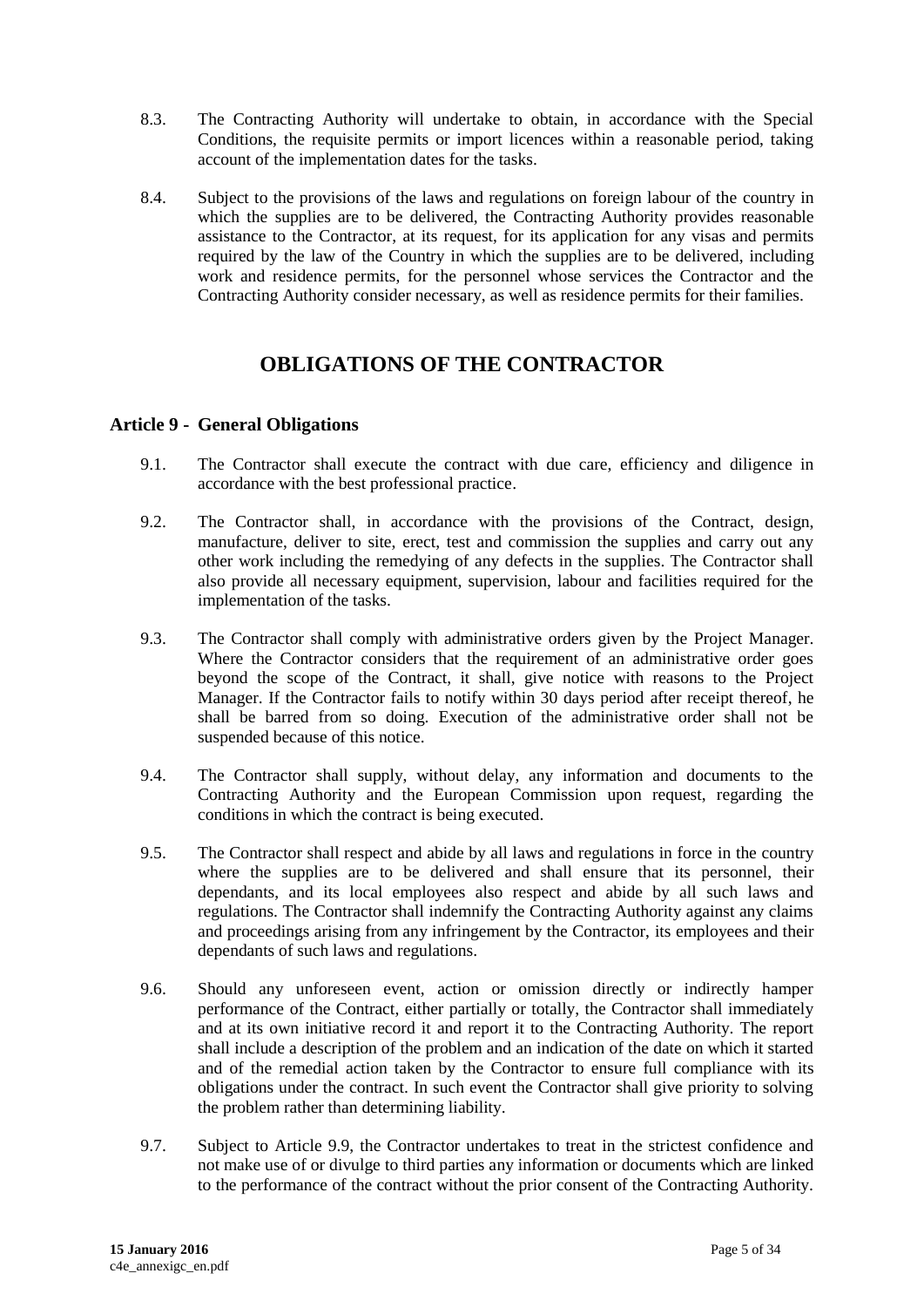The Contractor shall continue to be bound by this undertaking after completion of the tasks and shall obtain from each member of its staff the same undertaking. However, use of the contract's reference for marketing or tendering purposes does not require prior approval of the Contracting Authority, except where the Contracting Authority declares the contract to be confidential.

- 9.8. If the Contractor is a joint venture or a consortium of two or more persons, all such persons shall be jointly and severally bound in respect of the obligations under the contract, including any recoverable amount. The person designated by the consortium to act on its behalf for the purposes of the contract shall have the authority to bind the consortium and is the sole interlocutor for all contractual and financial aspects. The composition or the constitution of the joint venture or consortium shall not be altered without the prior consent of the Contracting Authority. Any alteration of the composition of the consortium without the prior consent of the Contracting Authority may result in the termination of the contract.
- 9.9. Save where the European Commission requests or agrees otherwise, the Contractor shall ensure the highest visibility to the financial contribution of the European Union. To ensure such publicity the Contractor shall implement among other actions the specific activities described in the Special Conditions. All measures must comply with the rules in the Communication and Visibility Manual for EU External Actions published by the European Commission.
- 9.10. Any records shall be kept for a 7-year period after the final payment made under the contract. In case of failure to maintain such records the Contracting Authority may, without formal notice thereof, apply as of right the sanction for breach of contract provided for in Articles 35 and 36.

#### **Article 9a - Code of Conduct**

- 9a.1 The Contractor shall at all times act impartially and as a faithful adviser in accordance with the code of conduct of its profession. It shall refrain from making public statements about the project without the prior approval of the Contracting Authority. It shall not commit the Contracting Authority in any way without its prior consent and shall, where appropriate, make this obligation clear to third parties.
- 9a.2 The Contractor and its staff shall respect human rights and undertake not to offend the political, cultural and religious practices prevailing in the country where the supplies have to be delivered.
- 9a.3 The Contractor shall respect environmental legislation applicable in the country where the supplies have to be delivered and internationally agreed core labour standards, i.e. the ILO core labour standards, conventions on freedom of association and collective bargaining, elimination of forced and compulsory labour, elimination of discrimination in respect of employment and occupation, and the abolition of child labour, as well as applicable obligations established by these Conventions:
	- Vienna Convention for the protection of the Ozone Layer and its Montreal Protocol on substances that deplete the Ozone Layer;
	- Basel Convention on the Control of Transboundary Movements of Hazardous Wastes and their Disposal (Basel Convention);
	- Stockholm Convention on Persistent Organic Pollutants (Stockholm POPs Convention);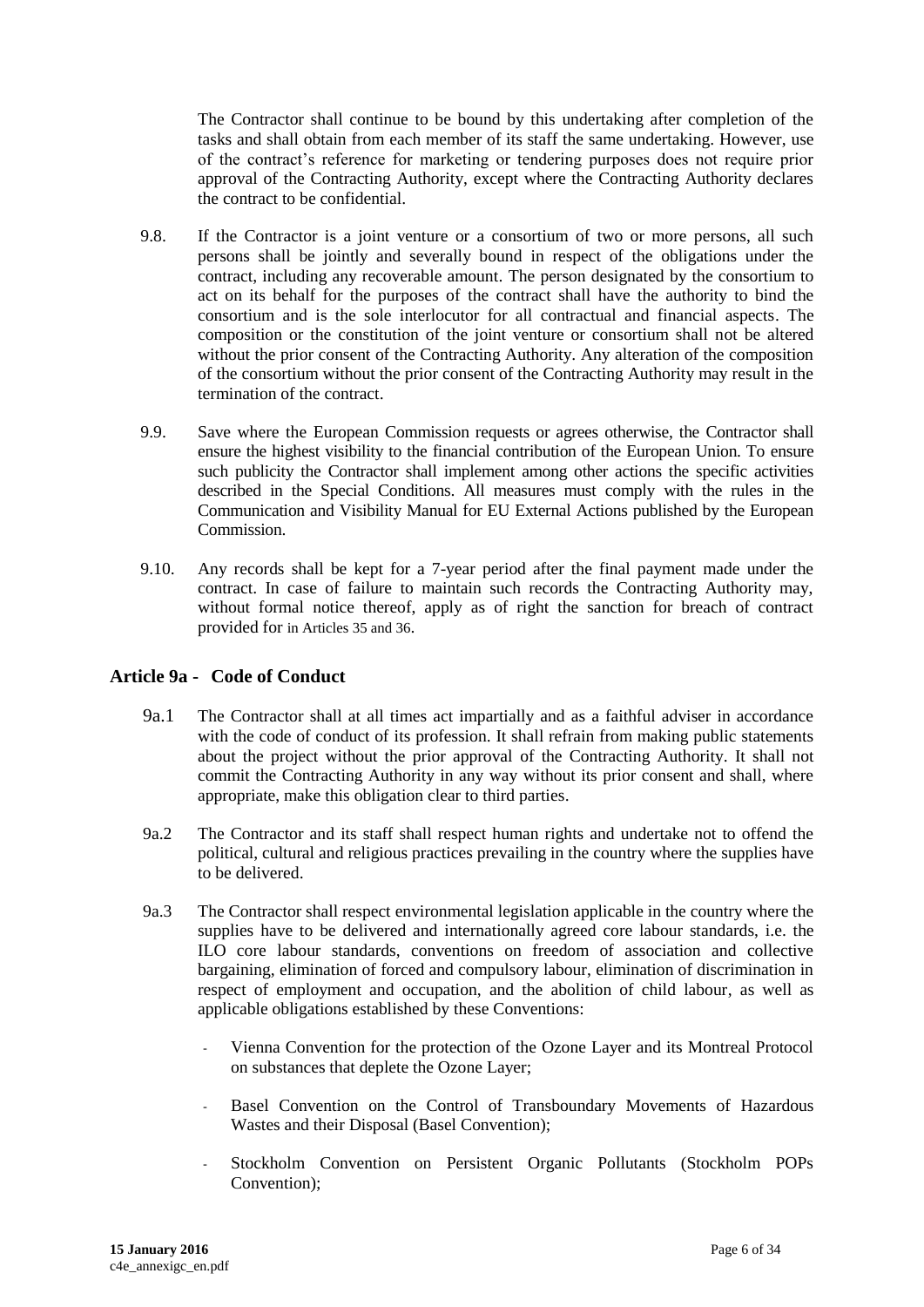- Convention on the Prior Informed Consent Procedure for Certain Hazardous Chemicals and Pesticides in International Trade (UNEP/FAO) (The PIC Convention) Rotterdam, 10 September 1998, and its 3 regional Protocols.
- 9.a.4 The Contractor or any of its subcontractors, agents or personnel shall not abuse of its entrusted power for private gain. The Contractor or any of its subcontractors, agents or personnel shall not receive or agree to receive from any person or offer or agree to give to any person or procure for any person, gift, gratuity, commission or consideration of any kind as an inducement or reward for performing or refraining from any act relating to the performance of the contract or for showing favour or disfavour to any person in relation to the contract. The Contractor shall comply with all applicable laws and regulations and codes relating to anti-bribery and anti-corruption.
- 9.a.5 The payments to the Contractor under the contract shall constitute the only income or benefit it may derive in connection with the contract. The Contractor and its staff must not exercise any activity or receive any advantage inconsistent with their obligations under the contract.
- 9a.6 The execution of the contract shall not give rise to unusual commercial expenses. Unusual commercial expenses are commissions not mentioned in the contract or not stemming from a properly concluded contract referring to the Contract, commissions not paid in return for any actual and legitimate service, commissions remitted to a tax haven, commissions paid to a recipient who is not clearly identified or commission paid to a company which has every appearance of being a front company. The European Commission may carry out documentary or on-the-spot checks it deems necessary to find evidence in case of suspected unusual commercial expenses.

#### **Article 9b Conflict of Interest**

- 9.b.1 The Contractor shall take all necessary measures to prevent or end any situation that could compromise the impartial and objective performance of the contract. Such conflict of interests could arise in particular as a result of economic interest, political or national affinity, family or emotional ties, or any other relevant connection or shared interest. Any conflict of interests which may arise during performance of the contract shall be notified to the Contracting Authority without delay. In the event of such conflict, the Contractor shall immediately take all necessary steps to resolve it.
- 9.b.2 The Contracting Authority reserves the right to verify that such measures are adequate and may require additional measures to be taken if necessary. The Contractor shall ensure that its staff, including its management, is not placed in a situation which could give rise to conflict of interests. Without prejudice to its obligation under the Contract, the Contractor shall replace, immediately and without compensation from the Contracting Authority, any member of its staff exposed to such a situation.
- 9.b.3 The Contractor shall refrain from any contact which would compromise its independence or that of its personnel.
- 9.b.4 The Contractor shall limit its role in connection with the project to the provision of the supplies described in the contract.
- 9.b.5 The Contractor and anyone working under its authority or control in the performance of the contract or on any other activity shall be excluded from access to other EU budget/EDF funds available under the same project. However, the Contractor may participate after approval of the Contracting Authority if the Contractor is able to prove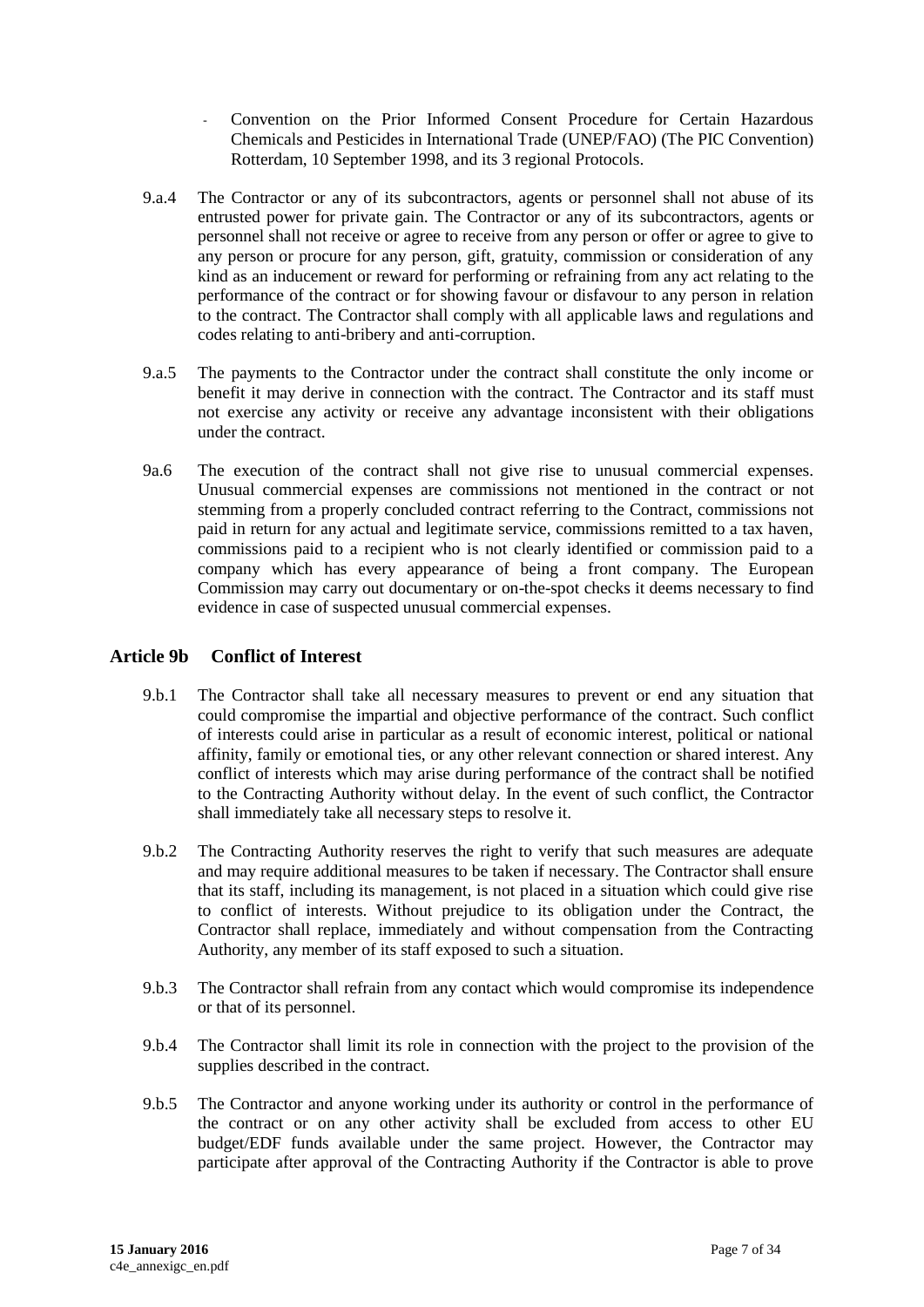that its involvement in previous stages of the project does not constitute unfair competition.

#### <span id="page-7-0"></span>**Article 10 - Origin**

- 10.1. All goods shall have their origin in any eligible source country as defined in the instructions to tenderers and the Special Conditions.
- 10.2. The Contractor must certify that the goods tendered comply with this requirement, specifying their countries of origin. It may be required to provide more detailed information in this respect.
- 10.3. The Contractor shall present an official certificate of origin on provisional acceptance. Failure to comply with this obligation shall lead, after formal notice, to termination of the contract.

#### <span id="page-7-1"></span>**Article 11 - Performance guarantee**

- 11.1. The Contractor shall, together with the return of the countersigned Contract, furnish to the Contracting Authority with a guarantee for the full and proper execution of the contract. The amount of the guarantee shall be as specified in the Special Conditions. It shall be in the range of 5 and 10% of the total contract price, including any amounts stipulated in addenda to the contract.
- 11.2. The performance guarantee shall be held against payment to the Contracting Authority for any loss resulting from the Contractor's failure to perform its contractual obligations under the contract.
- 11.3. The performance guarantee shall be in the format provided for in the contract, in case of a bank guarantee. It may also be provided in the form of a banker's draft, a certified cheque, a bond provided by an insurance and/or bonding company, an irrevocable letter of credit or a cash deposit made with the Contracting Authority. If the performance guarantee is to be provided in the form of a bank guarantee, a banker's draft, a certified cheque or a bond, it shall be issued by a bank or bonding and/or insurance company approved by the Contracting Authority.
- 11.4. The performance guarantee shall be denominated in the currency in which the contract is payable. No payments shall be made in favour of the Contractor prior to the provision of the guarantee. The guarantee shall continue to remain valid until the contract has been fully and properly performed.
- 11.5. During the execution of the Contract, if the natural or legal person providing the guarantee is not able to abide by its commitments, the guarantee shall cease to be valid. The Contracting Authority shall give formal notice to the Contractor to provide a new guarantee on the same terms as the previous one. Should the Contractor fail to provide a new guarantee, the Contracting Authority may terminate the contract.
- 11.6. The Contracting Authority shall demand payment from the guarantee of all sums for which the guarantor is liable under the guarantee due to the Contractor's default under the Contract, in accordance with the terms of the guarantee and up to the value thereof. The guarantor shall, without delay, pay those sums upon demand from the Contracting Authority and may not raise any objection for any reason whatsoever. Prior to making any claim under the performance guarantee, the Contracting Authority shall notify the Contractor stating the nature of the default in respect of which the claim is to be made.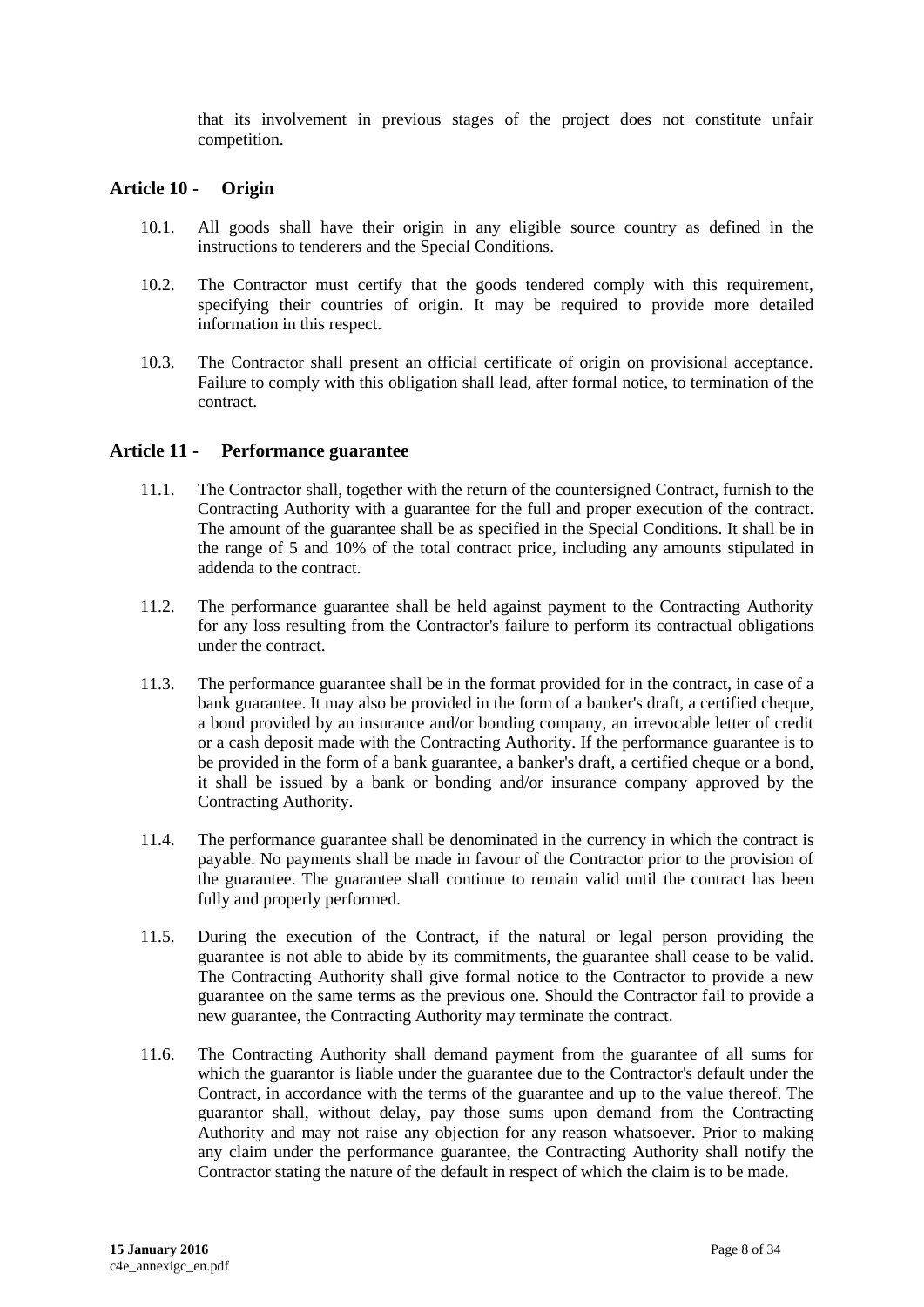11.7. Unless the Special Conditions provide otherwise, the performance guarantee shall be released within 60 days of the issuing of the signed final acceptance certificate for its total amount except for amounts which are the subject of amicable settlement, arbitration or litigation.

#### <span id="page-8-0"></span>**Article 12 - Liabilities and Insurance**

12.1. Liabilities

The liability rules described below are without prejudice to the possible application of international conventions on the carriage of goods.

a) Liability for damage to supplies

Without prejudice to Article 32 (warranty obligations) and Article 38 (force majeure), the Contractor shall assume (i) full responsibility for maintaining the integrity of the supplies and (ii) the risk of loss and damage, whatever their cause, until the final acceptance as foreseen in Article 34.

Compensation for damage to the supplies resulting from the Contractor's liability in respect of the Contracting Authority is capped at an amount equal to one million euros if the contract value is less than or equal to one million euros. If the contract value is greater than one million euros, compensation for damages resulting from the Contractor's liability shall be capped to the contract value.

However, compensation for loss or damage resulting from fraud or gross negligence of the Contractor, its staff, its subcontractors and any person for which the Contractor is answerable, can in no case be capped.

b) Contractor's liability in respect of the Contracting Authority

At any time, the Contractor shall be responsible for and shall indemnify the Contracting Authority for any damage caused to the Contracting Authority by the Contractor, its staff, its subcontractors and any person for which the Contractor is answerable.

Compensation for damage resulting from the Contractor's liability in respect of the Contracting Authority is capped at an amount equal to one million euros if the contract value is less than or equal to one million euros. If the contract value is greater than one million euros, compensation for damages resulting from the Contractor's liability shall be capped to the contract value.

However, compensation for loss or damage resulting from the Contractor's liability in case of bodily injury, including death, can in no case be capped. The same applies to compensation for any damages of any kind resulting from fraud or gross negligence of the Contractor, its staff, its subcontractors and any person for which the Contractor is answerable.

c) Contractor's liability in respect of third parties

The Contractor shall, at its own expense, indemnify, protect and defend, the Contracting Authority, its agents and employees, from and against all actions, claims, losses or damage, direct or indirect, of whatever nature (hereinafter "claim(s)") arising from any act or omission by the Contractor, its staff, its subcontractors and/or any person for which the Contractor is answerable, in the performance of its duties.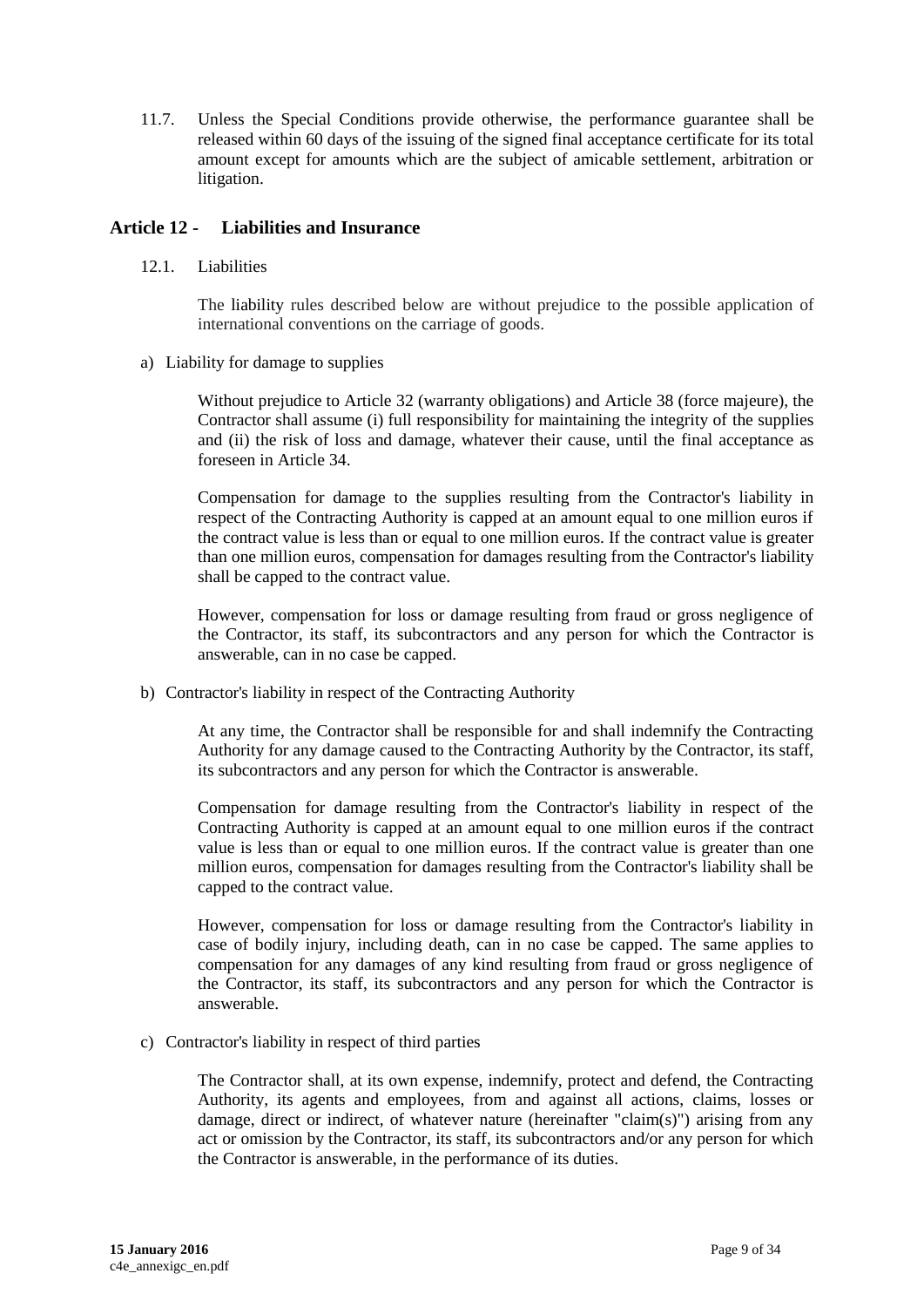The Contracting Authority must notify any third party claim to the Contractor as soon as possible after the Contracting Authority becomes aware of them.

If the Contracting Authority chooses to challenge and defend itself against the claim(s), the Contractor shall bear the reasonable costs of defense incurred by the Contracting Authority, its agents and employees.

Under these general conditions, the agents and employees of the Contracting Authority, as well as the Contractor's staff, its subcontractors and any person for which the Contractor is answerable are considered to be third parties.

The Contractor shall treat all claims in close consultation with the Contracting Authority

Any settlement or agreement settling a claim requires the prior express consent of the Contracting Authority and the Contractor.

#### 12.2. Insurance

a) Insurance – general issues

At the latest together with the return of the countersigned contract, and for the period of implementation of the tasks, the Contractor shall ensure that itself, its staff, its subcontractors and any person for which the Contractor is answerable, are adequately insured with insurance companies recognized on the international insurance market, unless the Contracting Authority has given its express written consent on a specific insurance company.

At the latest together with the return of the countersigned contract, the Contractor shall provide the Contracting Authority with all cover notes and/or certificates of insurance showing that the Contractor's obligations relating to insurance are fully respected. The Contractor shall submit without delay, whenever the Contracting Authority or the Project Manager so requests, an updated version of the cover notes and/or certificates of insurance.

The Contractor shall obtain from the insurers that they commit to personally and directly inform the Contracting Authority of any event likely to reduce, cancel or alter in any manner whatsoever, that coverage. The insurers shall deliver this information as quickly as possible, and in any event at least thirty (30) days before the reduction, cancellation or alteration of the cover is effective. The Contracting Authority reserves the right to indemnify the insurer in case the Contractor fails to pay the premium, without prejudice to the Contracting Authority's right to recover the amount of the premium it paid, and to subsequently seek compensation for its possible resulting damage.

Whenever possible, the Contractor shall ensure that the subscribed insurance contracts contain a waiver of recourse in favor of the Contracting Authority, its agents and employees.

The purchase of adequate insurances by the Contractor shall in no case exempt it from its statutory and/or contractual liabilities.

The Contractor shall fully bear the consequences of a total or partial lack of coverage, and to the full discharge of the Contracting Authority.

The Contractor shall ensure that its staff, its subcontractors and any person for which the Contractor is answerable comply with the same insurance requirements imposed to it under this contract. In case of default of insurance or inadequate insurance of its staff, its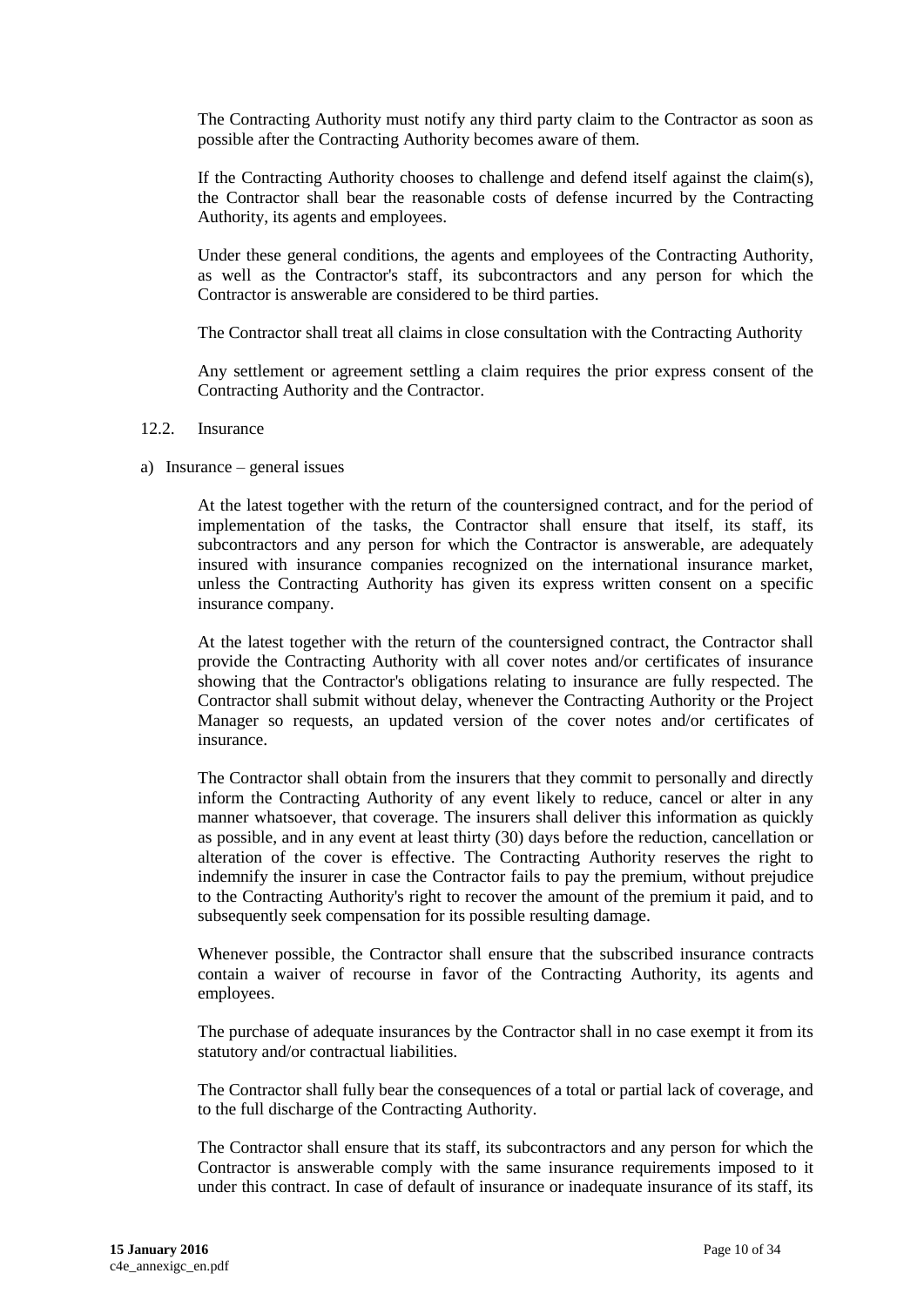subcontractors or any person for which the Contractor is answerable, the Contractor shall indemnify the Contracting Authority from all consequences resulting therefrom.

Under its own responsibility and without prejudice to the obligation to take out all insurance covering its obligations under this contract, the Contractor shall ensure that all compulsory insurances are subscribed in compliance with the laws and regulations in force in the country in which the duties are to be performed. It shall also ensure that all possible statutory obligations applying to the coverage are complied with.

The Contracting Authority shall not bear any liability for the assessment and adequacy of insurance policies taken out by the Contractor with its contractual and/or statutory obligations.

b) Insurance – Specific issues

The Contractor shall take out all insurance necessary to cover its liability, both with regard to its professional liability and its liability as provided under Article 12.1 "Liabilities". The contractor shall in particular subscribe a Products and After delivery insurance.

Depending on the nature of the Contractor's obligations, the Contracting Authority may require that the carriage of supplies be covered by a "transportation" insurance policy; the conditions of which may be specified in the Special Conditions, which may also specify other types of insurance to be taken out by the Contractor. This insurance shall in particular cover the loading, intermediate storage, unloading, including stowage and protection, if such operations are included in the contract.

#### <span id="page-10-0"></span>**Article 13 - Programme of implementation of the tasks**

- 13.1. If the Special Conditions so require, the Contractor shall submit a programme of implementation of the tasks for the approval of the Project Manager. The programme shall contain at least the following:
	- a) the order in which the Contractor proposes to perform the contract including design, manufacture, delivery to place of receipt, installation, testing and commissioning;
	- b) the time limits within which submission and approval of the drawings are required;
	- c) a general description of the methods which the Contractor proposes to adopt for executing the Contract; and
	- d) such further details and information as the Project Manager may reasonably require.
- 13.2. The Special Conditions shall specify the time limit within which the programme of implementation of the tasks must be submitted to the Project Manager for approval. They may set time limits within which the Contractor must submit all or part of the detailed drawings, documents and items. They shall also state the deadline for the Project Manager's approval or acceptance of the programme of implementation, detailed drawings, documents and items.
- 13.3. The approval of the programme by the Project Manager shall not relieve the Contractor of any of its obligations under the contract.
- 13.4. No material alteration to the programme shall be made without the approval of the Project Manager. If, however, the progress of the implementation of the tasks does not conform to the programme, the Project Manager may instruct the Contractor to submit a revised programme in accordance with the procedure laid down in Article 13.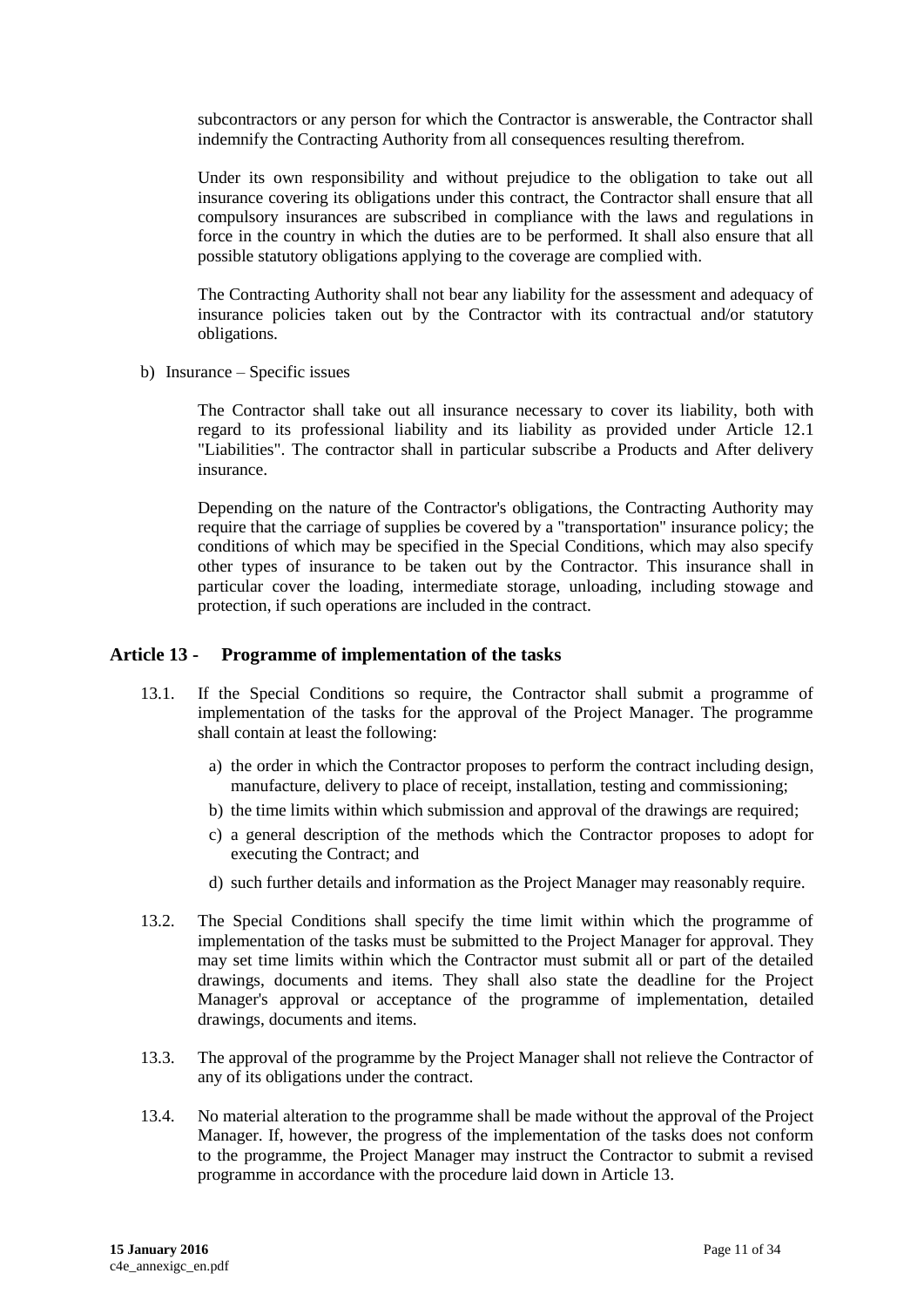### <span id="page-11-0"></span>**Article 14 - Contractor's drawings**

- 14.1. If the Special Conditions so provide, the Contractor shall submit to the Project Manager for approval:
	- a) the drawings, documents, samples and/or models, according to the time limits and procedures laid down in the Special Conditions or in the programme of implementation of the tasks;
	- b) such drawings as the Project Manager may reasonably require for the implementation of the tasks.
- 14.2. If the Project Manager fails to notify its decision of approval referred to in Article 14.1 within the time limits referred to in the contract or the approved programme of implementation of the tasks, such drawings, documents, samples or models shall be deemed to be approved at the end of the time limits specified. If no time limit is specified, they shall be deemed to be approved 30 days after receipt.
- 14.3. Approved drawings, documents, samples and models shall be signed or otherwise identified by the Project Manager and shall not be departed from except as otherwise instructed by the Project Manager. Any Contractor's drawings, documents, samples or models which the Project Manager refuses to approve shall be modified to meet the requirements of the Project Manager and resubmitted by the Contractor for approval. Within 15 days of being notified of the Project Manager's remarks, the Contractor shall make the requisite corrections, adjustments etc. to the documents, drawings etc. The corrected or adjusted documents, drawings etc. shall be resubmitted for the Project Manager's approval under the same procedure.
- 14.4. The Contractor shall supply additional copies of approved drawings in the form and numbers stated in the contract or in subsequent administrative orders.
- 14.5. The approval of the drawings, documents, samples or models by the Project Manager shall not relieve the Contractor from any of its obligations under the contract.
- 14.6. The Project Manager shall have the right at all reasonable times to inspect all drawings, documents, samples or models relating to the contract at the Contractor's premises.
- 14.7. Before provisional acceptance of the supplies, the Contractor shall supply operation and maintenance manuals together with drawings, which shall be in such detail as will enable the Contracting Authority to operate, maintain, adjust and repair all parts of the supplies. Unless otherwise stated in the Special Conditions, the manuals and drawings shall be in the language of the contract and in such forms and numbers as stated in the contract. The supplies shall not be considered completed for the purpose of provisional acceptance until such manuals and drawings have been supplied to the Contracting Authority.

#### <span id="page-11-1"></span>**Article 15 - Sufficiency of tender prices**

- 15.1. Subject to any additional provisions which may be laid down in the Special Conditions, the Contractor shall be deemed to have satisfied itself before submitting its tender as to the correctness and sufficiency of the tender and to have taken account of all that is required for the full and proper implementation of the tasks and to have included in its rates and prices all costs related to the supplies, in particular:
	- a) the costs of transport;
	- b) the costs of handling, packing, loading, unloading, transit, delivery, unpacking,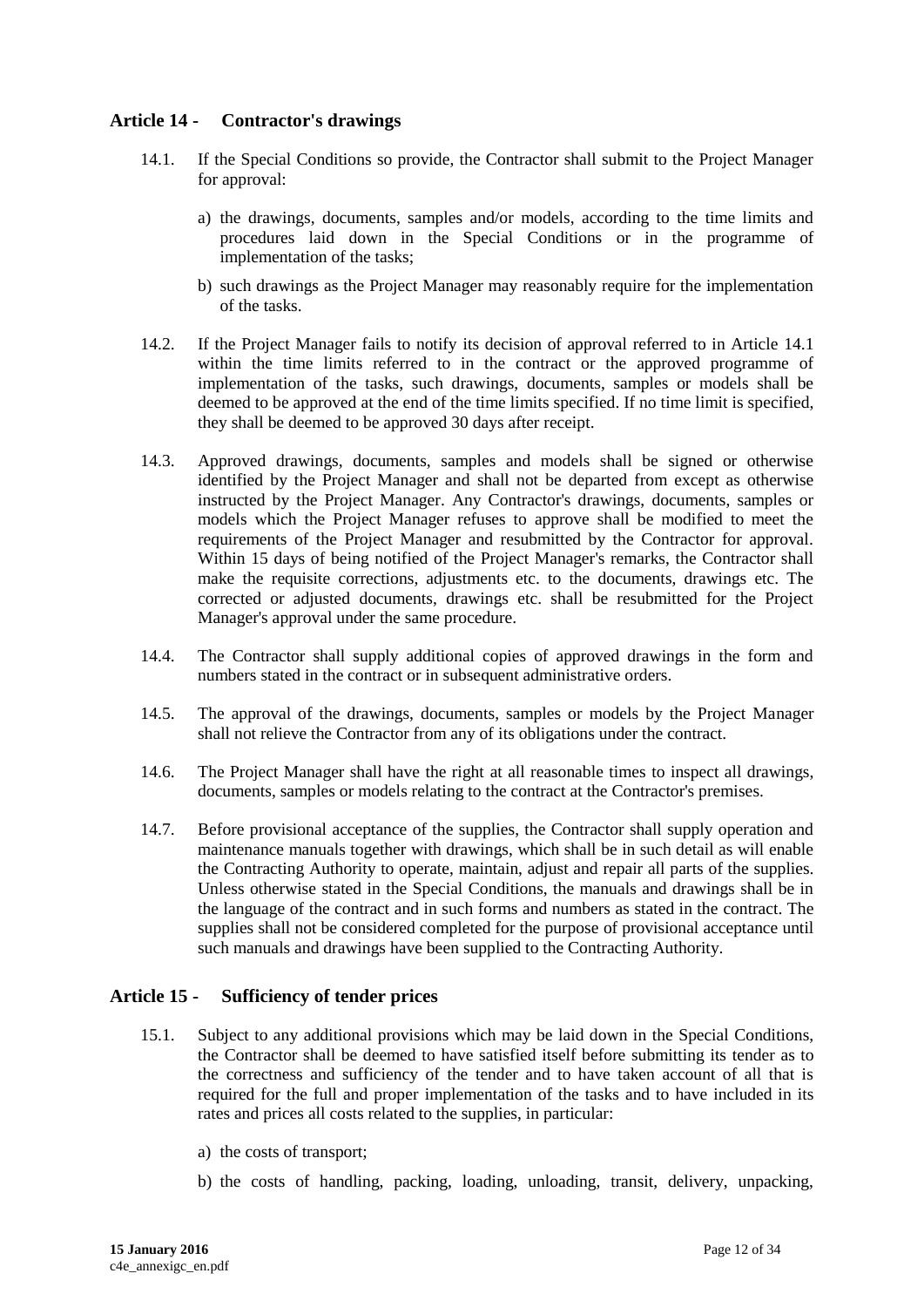checking, insurance and other administrative costs in connection with the supplies. The packaging shall be the property of the Contracting Authority unless otherwise provided in the Special Conditions;

- c) the cost of documents relating to the supplies where such documents are required by the Contracting Authority;
- d) execution and supervision of on-site assembly and/or commissioning of the delivered supplies;
- e) furnishing of tools required for assembly and/or maintenance of the delivered supplies;
- f) furnishing of detailed operation and maintenance manuals for each unit of the delivered supplies, as specified in the Contract;
- g) supervision or maintenance and/or repair of the supplies, for a period of time stated in the Contract, with the stipulation that this service shall not release the Contractor from any warranty obligations under the Contract;
- h) training of the Contracting Authority's personnel, at the Contractor's factory and/or elsewhere as specified in the contract.
- 15.2. Since the Contractor is deemed to have determined its prices on the basis of its own calculations, operations and estimates, it shall carry out without additional charge any work that is the subject of any item whatsoever in its tender for which it neither indicates a unit price nor a lump sum.

#### <span id="page-12-0"></span>**Article 16 - Tax and customs arrangements**

16.1. Save where otherwise provided in the Special Conditions, the terms of delivery of the goods shall be DDP (Delivered Duty Paid) – Incoterms 2010, International Chamber of Commerce.

#### <span id="page-12-1"></span>**Article 17 - Patents and licences**

- 17.1. Save where otherwise provided in the Special Conditions, the Contractor shall indemnify and hold the Contracting Authority harmless for all damages and cost incurred due to any claim brought by any third party including creators and intermediaries for alleged or actual violations of intellectual, industrial or other property rights of any kind whatsoever based on the Contracting Authority's use as specified in the contract of patents, licenses, drawings, designs, models, or brand or trademarks, except where such infringement results from compliance with the design or specification provided by the Contracting Authority.
- 17.2. All industrial, intellectual and other property rights (including but not limited to patent rights and copyright) developed in connection with the tasks by or on behalf of the Contractor, including but not limited to any rights in any documents prepared for the purpose of the contract or the tasks, shall remain vested in the Contractor but the Contracting Authority shall have an irrevocable, royalty-free, non-exclusive licence of the above-mentioned rights for the purpose of the contract.

Such licence shall carry the right to grant sub-licences and shall be transferable by the Contracting Authority to third parties without the consent of the Contractor being required.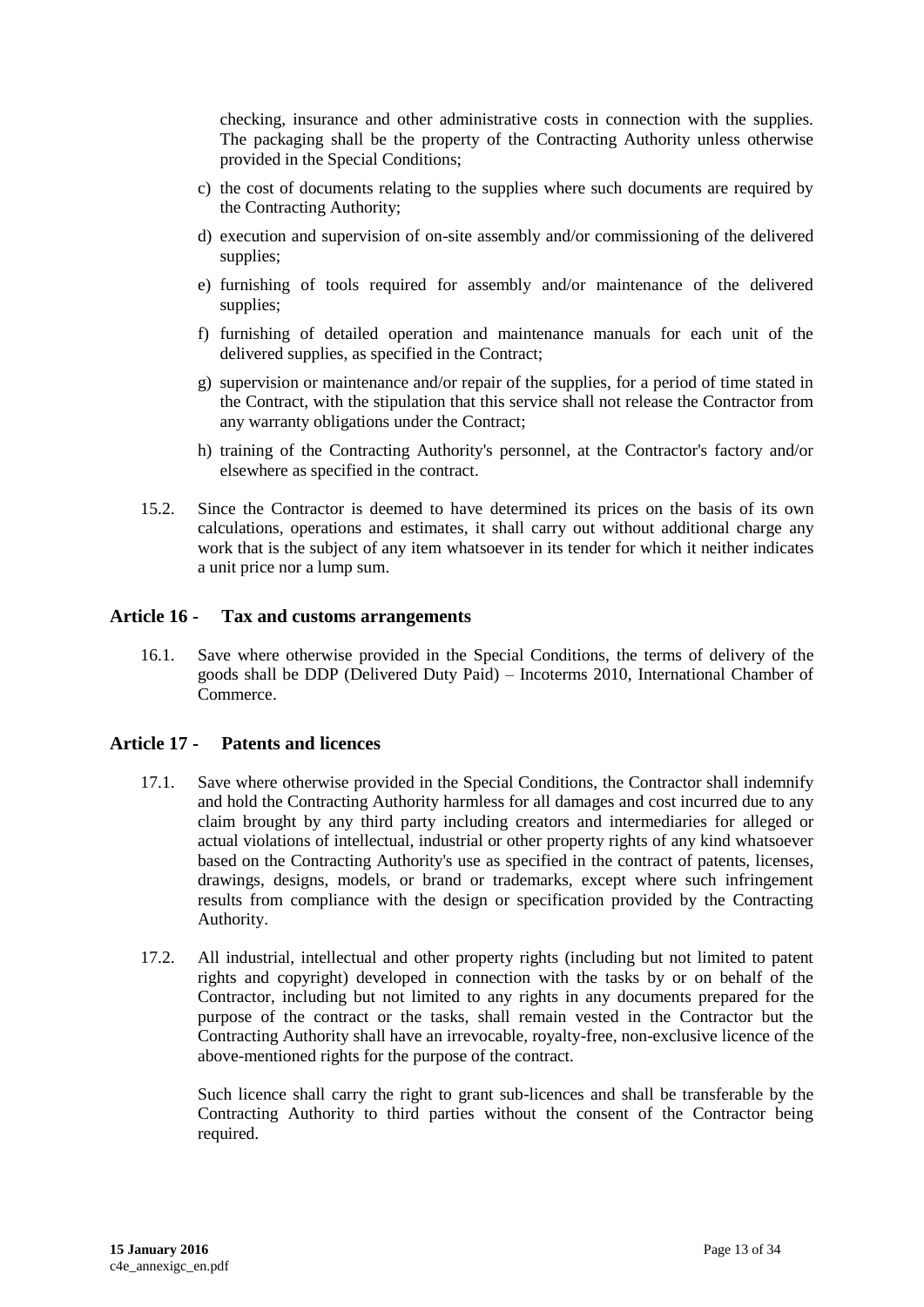All industrial, intellectual and other property rights (including but not limited to patent rights and copyright) developed in connection with the tasks by or on behalf of the Contracting Authority, including but not limited to any rights in any documents prepared for the purpose of the contract or the tasks, shall remain vested in the Contracting Authority but the Contractor shall have the right at its cost to copy, use and obtain communication of these documents for the purpose of the contract.

Upon and notwithstanding any termination of the contract howsoever arising, as well as after completion of the tasks, the Contracting Authority shall continue to have the benefit of the licence referred to in Article 17.2, first paragraph.

# **IMPLEMENTATION OF THE TASKS AND DELAYS**

#### <span id="page-13-1"></span><span id="page-13-0"></span>**Article 18 - Commencement order**

- 18.1. Subject to the Special Conditions, the Contracting Authority shall fix the date on which implementation of the tasks is to commence and advise the Contractor thereof either in the notification of award of the contract or by administrative order.
- 18.2. Save where the Parties agree otherwise, implementation of the tasks shall begin no later than 90 days following notification of award of contract. Unless this delay results from the Contractor default, after that date the Contractor shall be entitled not to implement the contract and to obtain its termination and/or compensation for the damage it has suffered. The Contractor shall forfeit this right unless it exercises it within 30 days of the expiry of the 90-day period.

#### <span id="page-13-2"></span>**Article 19 - Period of implementation of the tasks**

- 19.1. The period of implementation of tasks shall commence on the date fixed in accordance with Article 18 and shall be as laid down in the Special Conditions, without prejudice to extensions of the period which may be granted under Article 20.
- 19.2. If provision is made for distinct periods of implementation of the tasks for separate lots, in cases where one Contractor is awarded more than one lot per contract, the periods of implementation of the tasks for the separate lots shall not be accumulated.

#### <span id="page-13-3"></span>**Article 20 - Extension of period of implementation of the tasks**

- 20.1. The Contractor may request an extension to the period of implementation of the tasks if it is or will be delayed in completing the contract by any of the following reasons:
	- a) exceptional weather conditions in the country of the Contracting Authority which may affect installation or erection of the supplies;
	- b) artificial obstructions or physical conditions which may affect delivery of the supplies, which could not reasonably have been foreseen by an experienced contractor;
	- c) administrative orders affecting the date of completion other than those arising from the Contractor's default;
	- d) failure of the Contracting Authority to fulfil its obligations under the Contract;
	- e) any suspension of the delivery and/or installation of the supplies which is not due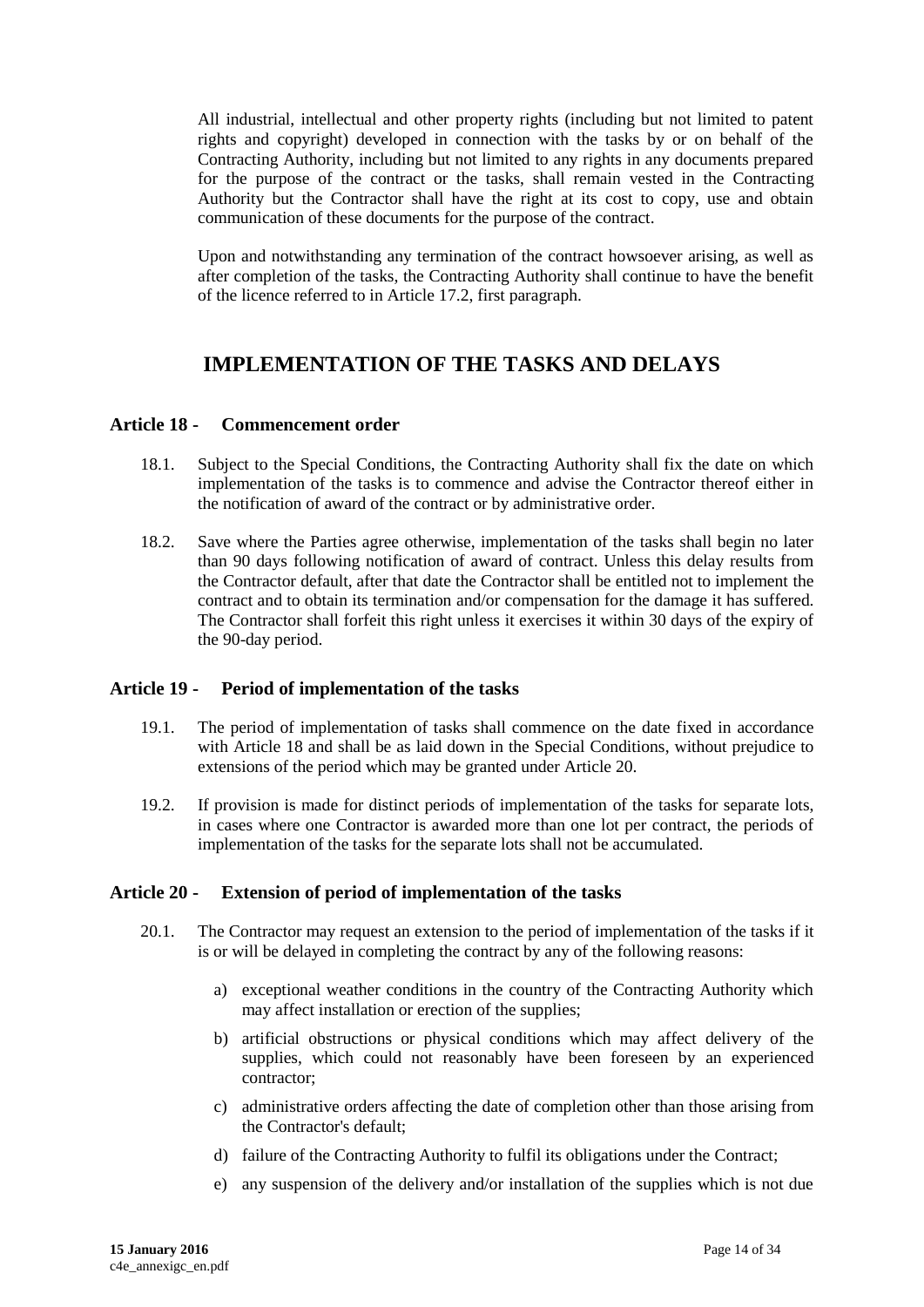to the Contractor's default;

- f) force majeure;
- g) extra or additional supplies ordered by the Contracting Authority;
- h) any other causes referred to in these General Conditions which are not due to the Contractor's default.
- 20.2. If the Contractor considers himself to be entitled to any extension of the period of implementation under the Contract, the Contractor shall
	- a) give notice to the Project Manager of its intention to make such a request no later than 15 days after the Contractor became aware, or should have become aware of the event or circumstance giving rise to the request.
	- b) If the Contractor fails to give notice of a request for extension of the period of implementation within such period of 15 days, the period of implementation shall not be extended and the Contracting Authority shall be discharged from all liability in connection with the request; and
	- c) submit to the Project Manager full and detailed particulars of the request, within 30 days from the above notification unless otherwise agreed between the Contractor and the Supervisor, in order that such request may be investigated at the time.
- 20.3. Within 30 days from the receipt of the Contractor's detailed particulars of the request, the Project Manager shall in agreement with the Contracting Authority, by notice to the Contractor, grant such extension of the period of implementation of the tasks as may be justified, either prospectively or retrospectively, or inform the Contractor that it is not entitled to an extension.

#### <span id="page-14-0"></span>**Article 21 - Delays in implementation of the tasks**

- 21.1. If the Contractor fails to deliver any or all of the goods or perform the services within the period of implementation of the tasks specified in the Contract, the Contracting Authority shall, without formal notice and without prejudice to its other remedies under the Contract, be entitled to liquidated damages for every day, or part thereof, which shall elapse between the end of the period of implementation of the tasks, or extended period of implementation of the tasks under article 20, and the actual date of completion. The daily rate of liquidated damages is 5/1000 of the value of the undelivered supplies to a maximum of 15% of the total contract price.
- 21.2. If the non-delivery of any of the goods prevents the normal use of the supplies as a whole, the liquidated damages provided for in Article 21.1 shall be calculated on the basis of the total contract price.
- 21.3. If the Contracting Authority has become entitled to claim at least 15% of the total contract price it may, after giving notice to the Contractor:
	- seize the performance guarantee; and/or
	- $-$  terminate the Contract,
	- enter into a contract with a third party for the provision of the balance of the supplies at the Contractor's cost.

#### <span id="page-14-1"></span>**Article 22 - Amendments**

22.1. Contract amendments must be formalised by a contract addendum signed by both parties or by an administrative order issued by the Project Manager or the Contracting Authority. Substantial amendments to the contract, including amendments to the total contract price,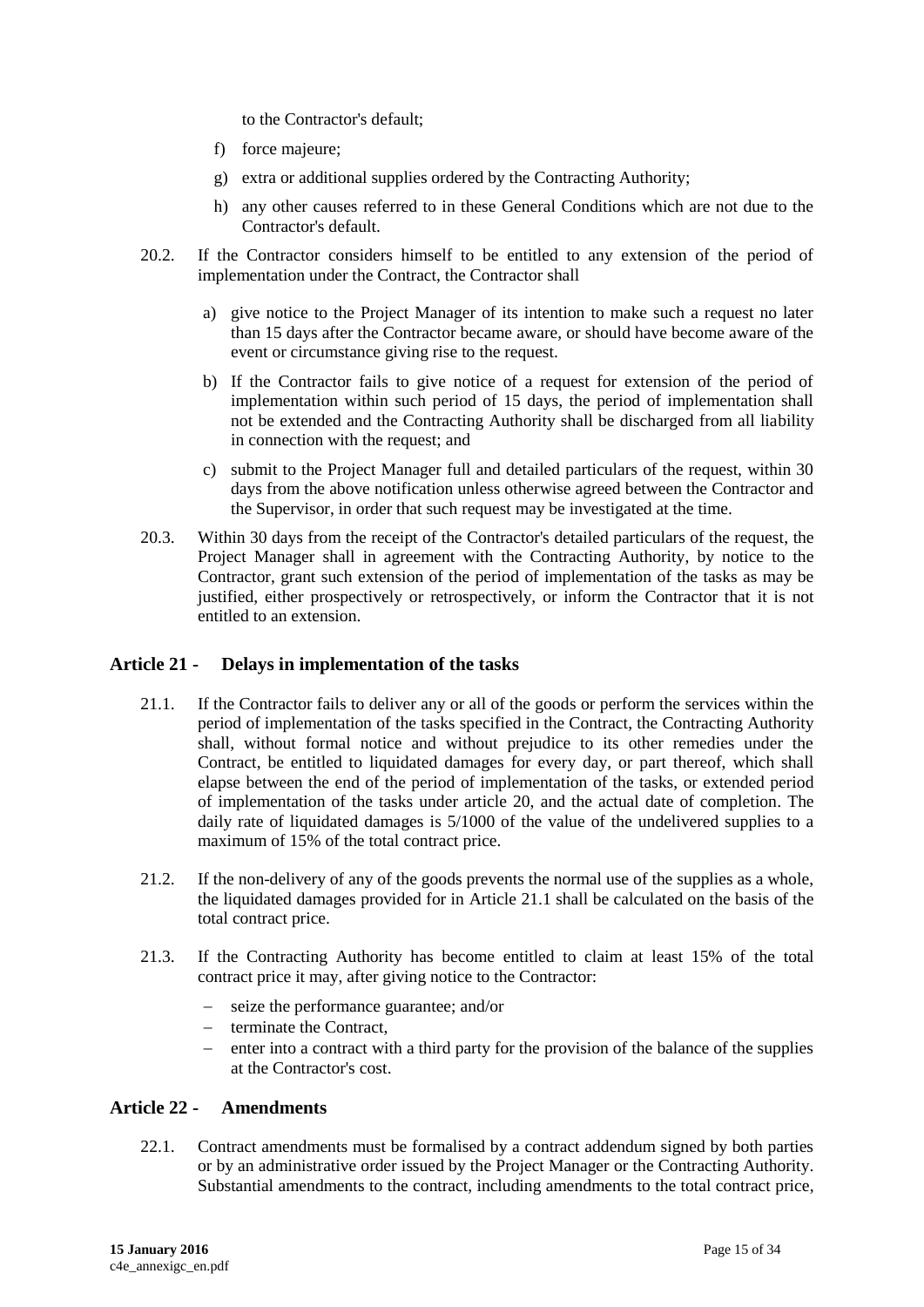must be made by means of an addendum. Any contractual amendments must respect the general principles defined in the Practical Guide.

- 22.2. Subject to the limits of the procedure thresholds set in the Practical Guide, the Contracting Authority reserves the right to vary by an administrative order the quantities per lot or per item by +/- 100 % at the time of contracting and during the validity of the Contract. The total value of the supplies may not rise or fall as a result of the variation by more than 25% of the tender price. The unit prices quoted in the tender shall be applicable to the quantities procured under the variation.
- 22.3. The Project Manager and the Contracting Authority shall have the power to order any amendment to any part of the supplies necessary for the proper completion and/or functioning of the supplies. Such amendments by administrative order may include additions, omissions, substitutions, changes in quality, quantity, form, character, kind, as well as in drawings, designs or specifications where the supplies are to be specifically manufactured for the Contracting Authority, in method of shipment or packing, place of delivery, and in the specified sequence, method or timing of implementation of the tasks. No administrative order shall have the effect of invalidating the contract, but the financial effect, if any, of all such amendments shall be valued in accordance with Article 22.7.
- 22.4. All administrative orders shall be issued in writing, it being understood that:
	- a) if, for any reason, the Project Manager or the Contracting Authority finds it necessary to give an order orally, it shall as soon as possible thereafter confirm the order by an administrative order;
	- b) if the Contractor confirms in writing an oral order given for the purpose of Article 22.4.a and the confirmation is not contradicted in writing forthwith by the Project Manager or the Contracting Authority, the Project Manager or the Contracting Authority shall be deemed to have issued an administrative order;
	- c) no administrative order is required to increase or decrease the quantity of any incidental siting or installation because the estimates in the budget breakdown were too high or too low.
- 22.5. Save where Article 22.4 provides otherwise, prior to issuing an administrative order, the Project Manager or the Contracting Authority shall notify the Contractor of the nature and form of such amendment. The Contractor shall then, without delay, submit to the Project Manager a written proposal containing:
	- a description of the tasks, if any, to be performed or the measures to be taken and a programme of implementation of the tasks;
	- any necessary amendments to the programme of implementation of the tasks or to any of the Contractor's obligations resulting from this contract; and
	- any adjustment to the total contract price in accordance with the rules set out in Article 22.
- 22.6. Following the receipt of the Contractor's submission referred to in Article 22.5, the Project Manager shall, after due consultation with the Contracting Authority and, where appropriate, the Contractor, decide without delay whether or not to accept the amendment. If the Project Manager accepts the amendment, it shall notify the Contractor through an administrative order stating that the Contractor shall carry out the amendment at the prices and under the conditions given in the Contractor's submission referred to in Article 22.5 or as modified by the Project Manager in accordance with Article 22.7.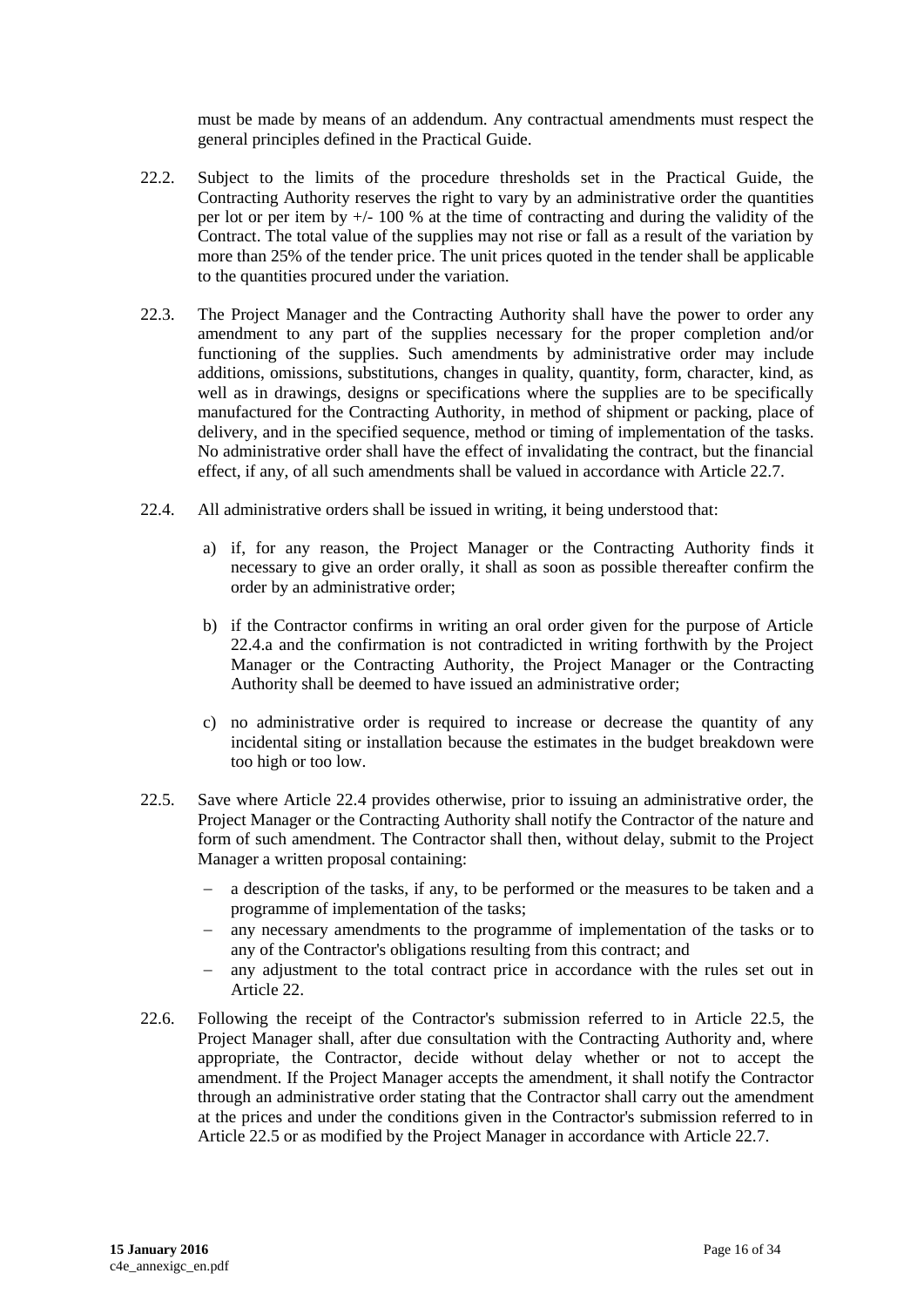- 22.7. The prices for all amendments ordered by the Project Manager or the Contracting Authority in accordance with Articles 22.4 and 22.6 shall be ascertained in accordance with the following principles:
	- where the task is of similar character and implemented under similar conditions as an item priced in the budget breakdown, it shall be valued at such rates and prices contained therein;
	- where the task is not of a similar character or is not implemented under similar conditions, the rates and prices in the contract shall be used as the basis for valuation as far as is reasonable, failing which the Project Manager shall make a fair valuation;
	- if the nature or amount of any amendment relative to the nature or amount of the whole contract or to any part thereof is such that, in the opinion of the Project Manager, any rate or price contained in the contract for any item of work is, by reason of such amendment, rendered unreasonable, the Project Manager shall fix such rate or price as he thinks reasonable and proper in the circumstances;
	- where an amendment is required by a default or breach of contract by the Contractor, any additional cost attributable to such amendment shall be borne by the Contractor.
- 22.8. On receipt of the administrative order, the Contractor shall carry out the requested amendment according to the following principles:
	- a) The Contractor shall be bound by these General Conditions as if the amendment requested by administrative order were stated in the contract.
	- b) The Contractor shall not delay the execution of the administrative order pending the granting of any extension of time for completion or adjustment to the total contract price.
	- c) Where the administrative order precedes the adjustment to the total contract price, the Contractor shall keep records of the costs of undertaking the amendment and of the time expended thereon. Such records shall be open to inspection by the Project Manager at all reasonable times.
- 22.9. The Contractor shall notify the Contracting Authority of any change of bank account, using the form in Annex V. The Contracting Authority shall have the right to oppose the Contractor's change of bank account.

#### <span id="page-16-0"></span>**Article 23 - Suspension**

- 23.1. The Contractor shall, on the order of the Contracting Authority, suspend the execution of the contract or any part thereof for such time or times and in such manner as the Contracting Authority may consider necessary. The suspension shall take effect on the day the Contractor receives the order or at a later date when the order so provides.
- 23.2. Suspension in the event of presumed substantial errors or irregularities or fraud:

The Contract may be suspended in order to verify whether presumed substantial errors or irregularities or fraud occurred during the award procedure or the performance of the contract. If these are not confirmed, performance of the contract shall resume as soon as possible.

23.3. During the period of suspension, the Contractor shall protect and secure the supplies affected at the Contractor's warehouse or elsewhere, against any deterioration, loss or damage to the extent possible and as instructed by the Project Manager, even if supplies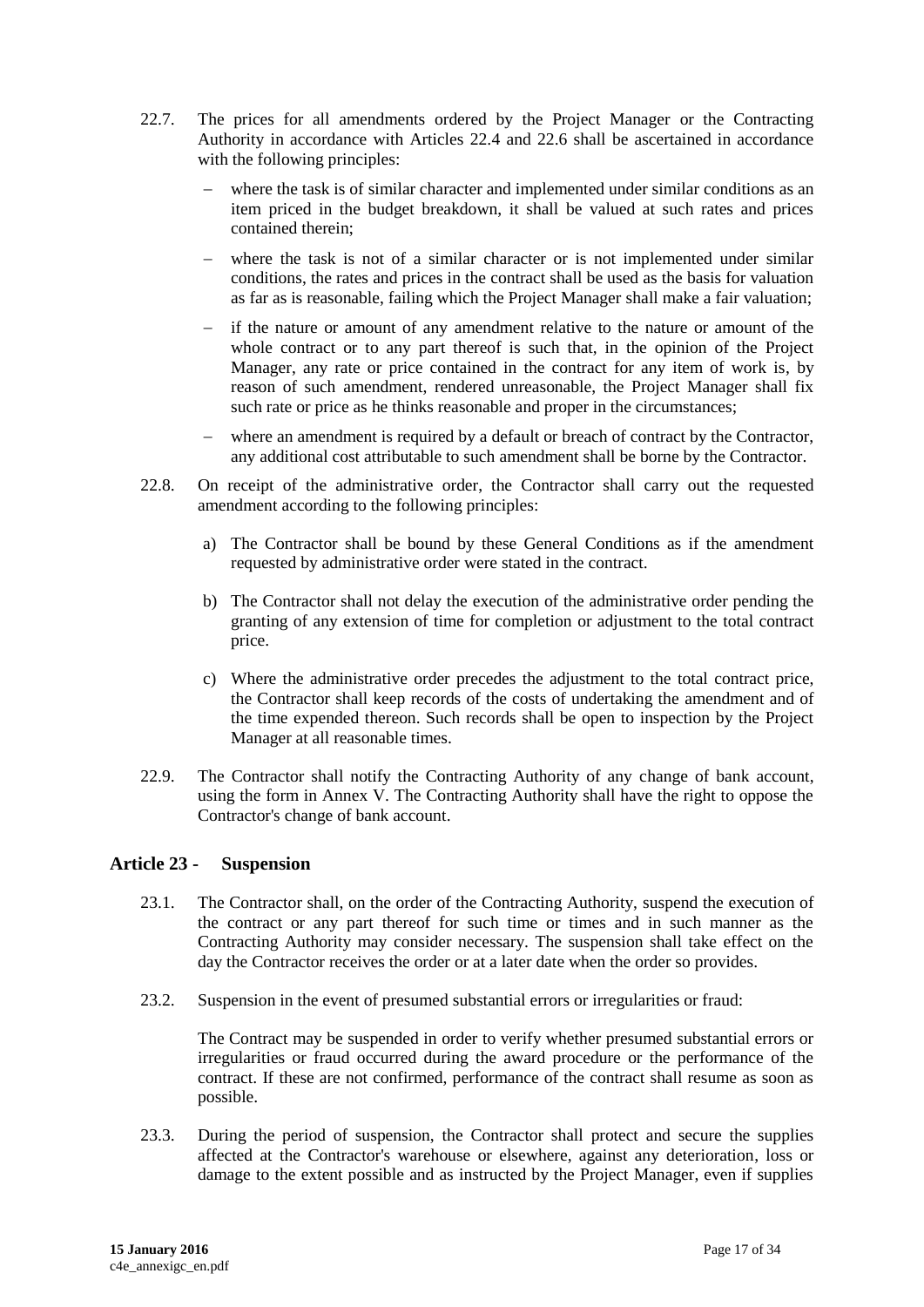have been delivered to the place of acceptance in accordance with the contract but their installation has been suspended by the Project Manager.

- 23.4. Additional expenses incurred in connection with such protective measures may be added to the total contract price, unless:
	- a) otherwise provided for in the contract; or
	- b) such suspension is necessary by reason of some breach or default of the Contractor; or
	- c) such suspension is necessary by reason of normal climatic conditions at the place of acceptance; or
	- d) such suspension is necessary for the safety or the proper execution of the contract or any part thereof insofar as such necessity does not arise from any act or default by the Project Manager or the Contracting Authority or
	- e) the presumed substantial errors or irregularities or fraud mentioned in article 23.2 are confirmed and attributable to the Contractor.
- 23.5. The Contractor shall only be entitled to such additions to the total contract price if it notifies the Project Manager, within 30 days after receipt of the order to suspend the contract, of its intention to claim them.
- 23.6. The Contracting Authority, after consulting the Contractor, shall determine such additions to the total contract price and/or extension of the period of performance to be granted to the Contractor in respect of such claim as shall, in the opinion of the Contracting Authority, be fair and reasonable.
- 23.7. The Contracting Authority shall, as soon as possible, order the Contractor to resume the contract suspended or inform the Contractor that it terminates the contract. If the period of suspension exceeds 180 days and the suspension is not due to the Contractor's breach or default, the Contractor may, by notice to the Contracting Authority, request to proceed with the contract within 30 days, or terminate the contract.

# **MATERIALS AND WORKMANSHIP**

#### <span id="page-17-1"></span><span id="page-17-0"></span>**Article 24 - Quality of supplies**

- 24.1. The supplies must in all respects satisfy the technical specifications laid down in the contract and conform in all respects to the drawings, surveys, models, samples, patterns and other requirements in the contract, which shall be held at the disposal of the Contracting Authority or the Project Manager for the purposes of identification throughout the period of execution.
- 24.2. Any preliminary technical acceptance stipulated in the Special Conditions shall be the subject of a request sent by the Contractor to the Project Manager. The request shall indicate the reference to the contract, specify the materials, items and samples submitted for such acceptance according to the contract and indicate the lot number and the place where acceptance is to take place, as appropriate. The materials, items and samples specified in the request must be certified by the Project Manager as meeting the requirements for such acceptance prior to their incorporation in the supplies.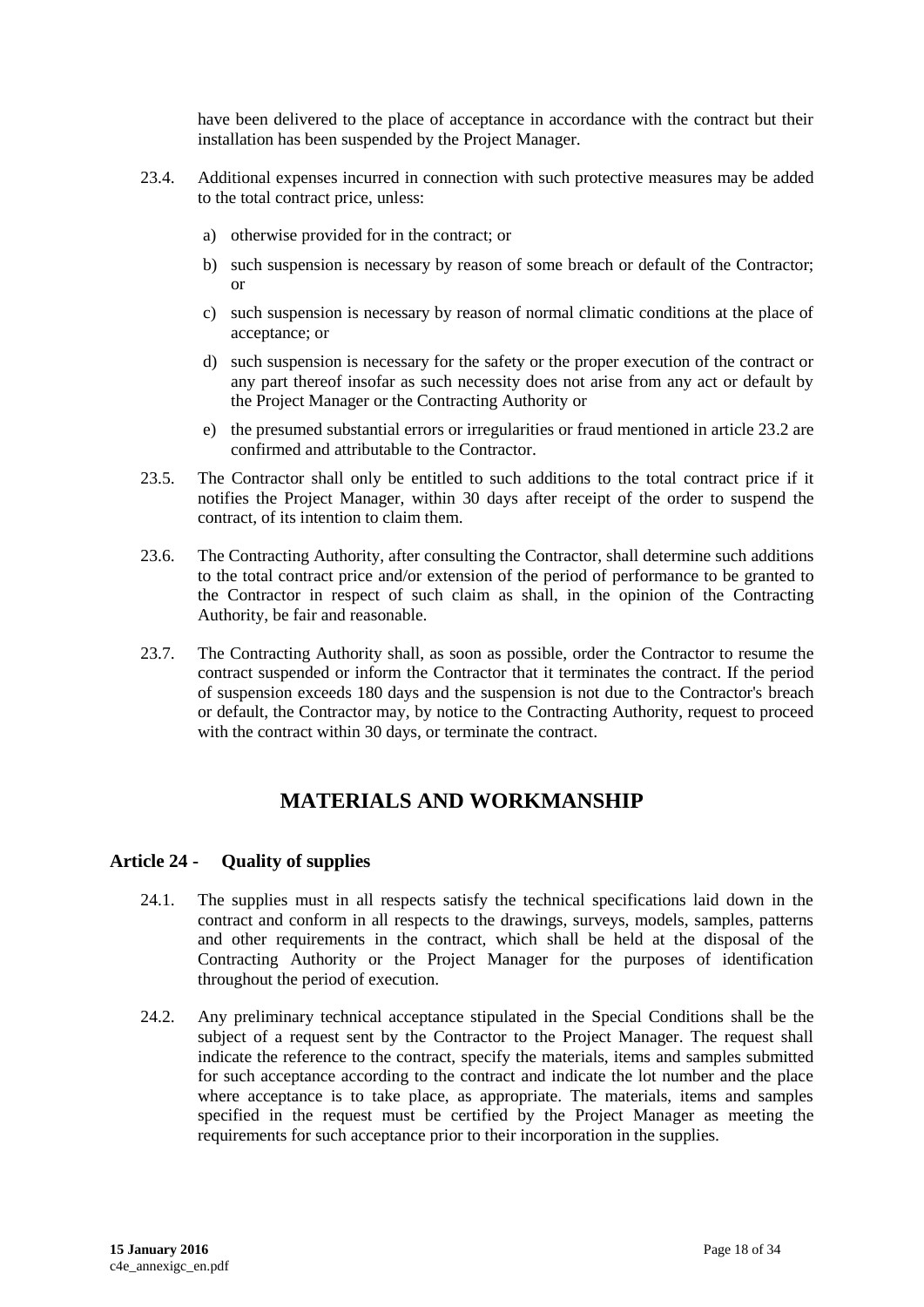24.3. Even if materials or items to be incorporated in the supplies or in the manufacture of components to be supplied have been technically accepted in this way, they may still be rejected if a further examination reveals defects or faults, in which case they must immediately be replaced by the Contractor. The Contractor may be given the opportunity to repair and make good materials and items which have been rejected, but such materials and items will be accepted for incorporation in the supplies only if they have been repaired and made good to the satisfaction of the Project Manager.

### <span id="page-18-0"></span>**Article 25 - Inspection and testing**

- 25.1. The Contractor shall ensure that the supplies are delivered to the place of acceptance in time to allow the Project Manager to proceed with acceptance of the supplies. The Contractor is deemed to have fully appreciated the difficulties which it might encounter in this respect, and it shall not be permitted to advance any grounds for delay in fulfilling its obligations.
- 25.2. The Project Manager shall be entitled to inspect, examine measure and test the components, materials and workmanship, and check the progress of preparation, fabrication or manufacture of anything being prepared, fabricated or manufactured for delivery under the contract, in order to establish whether the components, materials and workmanship are of the requisite quality and quantity. This shall take place at the place of manufacture, fabrication, preparation or at the place of acceptance or at such other places as may be specified in the Special Conditions.
- 25.3. For the purposes of such tests and inspections, the Contractor shall:
	- a) provide the Project Manager, temporarily and free of charge, with such assistance, test samples or parts, machines, equipment, tools, labour, materials, drawings and production data as are normally required for inspection and testing;
	- b) agree, with the Project Manager, on the time and place for tests;
	- c) provide access to the Project Manager at all reasonable times to the place where the tests are to be carried out.
- 25.4. If the Project Manager is not present on the date agreed for tests, the Contractor may, unless otherwise instructed by the Project Manager, proceed with the tests, which shall be deemed to have been made in the Project Manager's presence. The Contractor shall immediately send duly certified copies of the test results to the Project Manager, who shall, if it has not attended the test, be bound by the test results.
- 25.5. When components and materials have passed the above-mentioned tests, the Project Manager shall notify the Contractor or endorse the Contractor's certificate to that effect.
- 25.6. If the Project Manager and the Contractor disagree on the test results, each shall give a statement of its views to the other within 15 days of such disagreement arises. The Project Manager or the Contractor may require such tests to be repeated on the same terms and conditions or, if either Party so requests, by an expert selected by common consent. All test reports shall be submitted to the Project Manager, who shall communicate the results of these tests without delay to the Contractor. The results of retesting shall be conclusive. The cost of retesting shall be borne by the Party whose views are proved wrong by the retesting.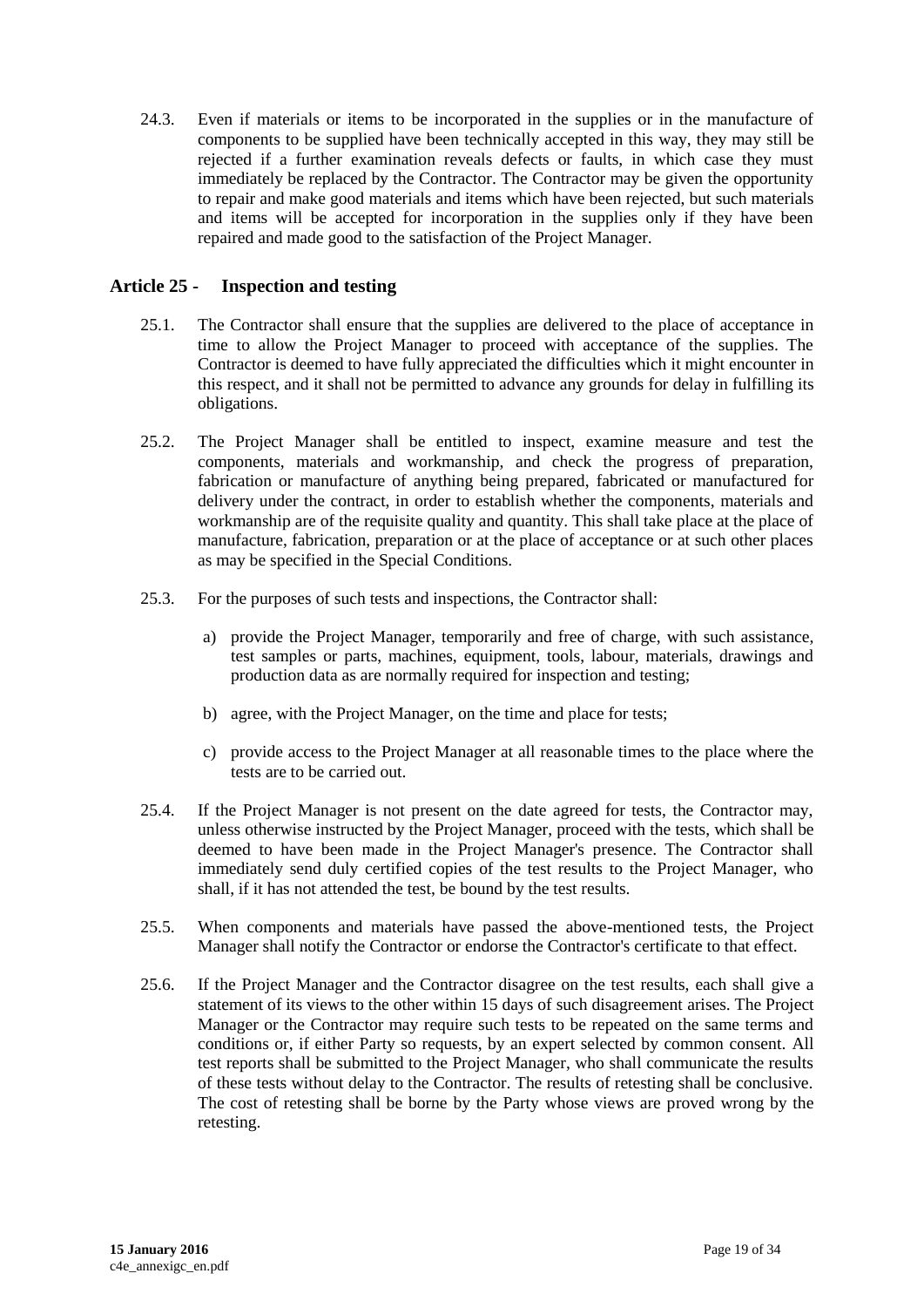<span id="page-19-0"></span>25.7. In the performance of their duties, the Project Manager and any person authorised by him shall not disclose to unauthorised persons information concerning the undertaking's methods of manufacture and operation obtained through inspection and testing.

## **PAYMENTS**

#### <span id="page-19-1"></span>**Article 26 - General principles**

- 26.1. Payments shall be made in euro or national currency as specified in the Special Conditions. The Special Conditions shall lay down the administrative or technical conditions governing payments of pre-financing and final payments made in accordance with the General Conditions.
- 26.2. Payments due by the Contracting Authority shall be made to the bank account mentioned on the financial identification form completed by the Contractor. The same form, annexed to the invoice, must be used to report changes of bank account.
- 26.3. Pre-financing payment shall be made within 30 days from the date on which an admissible invoice is registered by the Contracting Authority. The invoice shall not be admissible if one or more essential requirements are not met. Final payment shall be made within 60 days from the date on which an invoice is registered by the Contracting Authority, together with the request for provisional acceptance as per article 31.2. The date of payment shall be the date on which the paying account is debited.
- 26.4. The period referred to in article 26.3 may be suspended by notifying the Contractor that the invoice cannot be fulfilled because the sum is not due, because appropriate substantiating documents have not been provided or because there is evidence that the expenditure might not be eligible. In the latter case, an inspection may be carried out on the spot for the purpose of further checks. The Contractor shall provide clarifications, modifications or further information within 30 days of being asked to do so. The payment period shall continue to run from the date on which a properly drawn-up invoice is registered.
- 26.5. The payments shall be made as follows:
	- a) 40% of the total contract price after the signing of the contract, against provision of the performance guarantee and of a pre-financing guarantee for the full amount of the pre-financing payment, unless otherwise provided for in the Special Conditions. The pre-financing guarantee shall be provided to the Contracting Authority following the procedure foreseen for the performance guarantee in accordance with Article 11.3-5, and in accordance with the format annexed to the contract. The prefinancing guarantee must remain valid until it is released 30 days at the latest after the provisional acceptance of the goods. Where the contractor is a public body, the obligation for a pre-financing guarantee may be waived depending on a risk assessment made;
	- b) 60% of the total contract price, as payment of the balance, after receipt by the Contracting Authority of an invoice and of the application for the certificate of provisional acceptance;
- 26.6. Where only part of the supplies has been delivered, the 60% payment due following partial provisional acceptance shall be calculated on the value of the supplies which have actually been accepted and the security shall be released accordingly.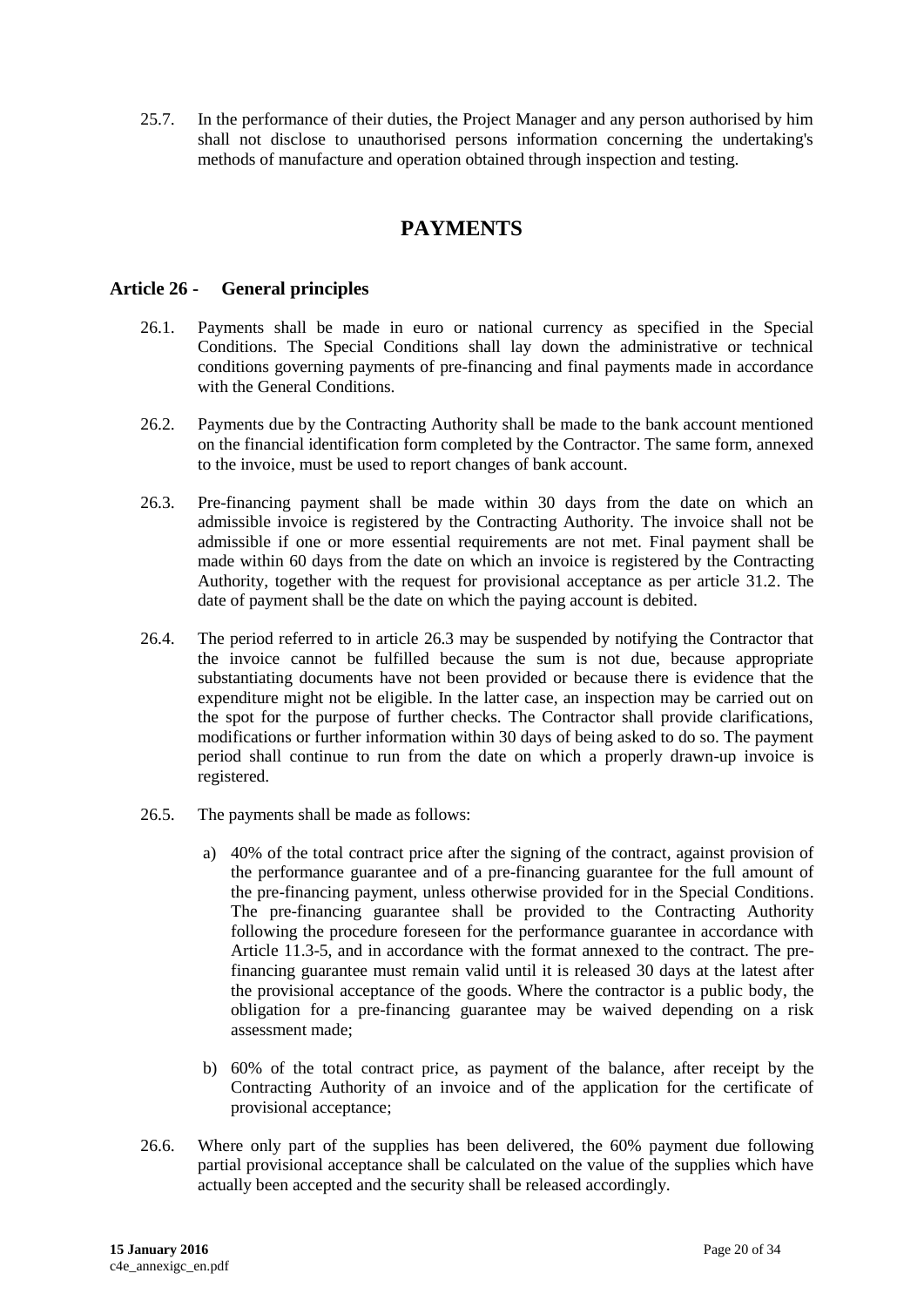- 26.7. For supplies not covered by a warranty period, the payments listed above shall be aggregated. The conditions to which the payments of pre-financing and final payments are subject, shall be as stated in the Special Conditions.
- 26.8. The payment obligations of the European Commission under this contract shall cease at most 18 months after the end of the period of implementation of the tasks, unless the contract is terminated in accordance with these General Conditions.
- 26.9. Unless otherwise stipulated in the Special Conditions, the contract shall be at fixed prices, which shall not be revised.
- 26.10. The Contractor undertakes to repay any amounts paid in excess of the final amount due to the Contracting Authority before the deadline indicated in the debit note which is 45 days from the issuing of that note. Should the Contractor fail to make repayment within the above deadline, the Contracting Authority may (unless the Contractor is a government department or public body of a Member State of the European Union) increase the amounts due by adding interest:
	- at the rediscount rate applied by the central bank of the country of the Contracting Authority if payments are in the currency of that country;
	- $-$  at the rate applied by the European Central Bank to its main refinancing transactions in euro, as published in the Official Journal of the European Union, C series, where payments are in euro,

on the first day of the month in which the time-limit expired, plus eight percentage points. The default interest shall be incurred over the time which elapses between the date of the payment deadline, and the date on which payment is actually made. Any partial payments shall first cover the interest thus established.

Amounts to be repaid to the Contracting Authority may be offset against amounts of any kind due to the Contractor. This shall not affect the Parties' right to agree on payment in instalments. Bank charges arising from the repayment of amounts due to the Contracting Authority shall be borne entirely by the Contractor.

Without prejudice to the prerogative of the Contracting Authority, if necessary, the European Union may as donor proceed itself to the recovery by any means.

- 26.11. If the contract is terminated for any reason whatsoever, the guarantee securing the prefinancing may be invoked forthwith in order to repay the balance of the pre-financing still owed by the Contractor, and the guarantor shall not delay payment or raise objection for any reason whatever.
- 26.12. Prior to, or instead of, terminating the contract as provided for in Article 36, the Contracting Authority may suspend payments as a precautionary measure without prior notice.
- 26.13. Where the award procedure or the performance of the contract proves to have been subject to substantial errors, irregularities or fraud attributable to the Contractor, the Contracting Authority may in addition to the possibility to suspend the performance of the contract in accordance with Article 23.2 and to terminate the contract as provided for in Article 36, refuse to make payments and/or recover amounts already paid, in proportion to the seriousness of the errors, irregularities or fraud.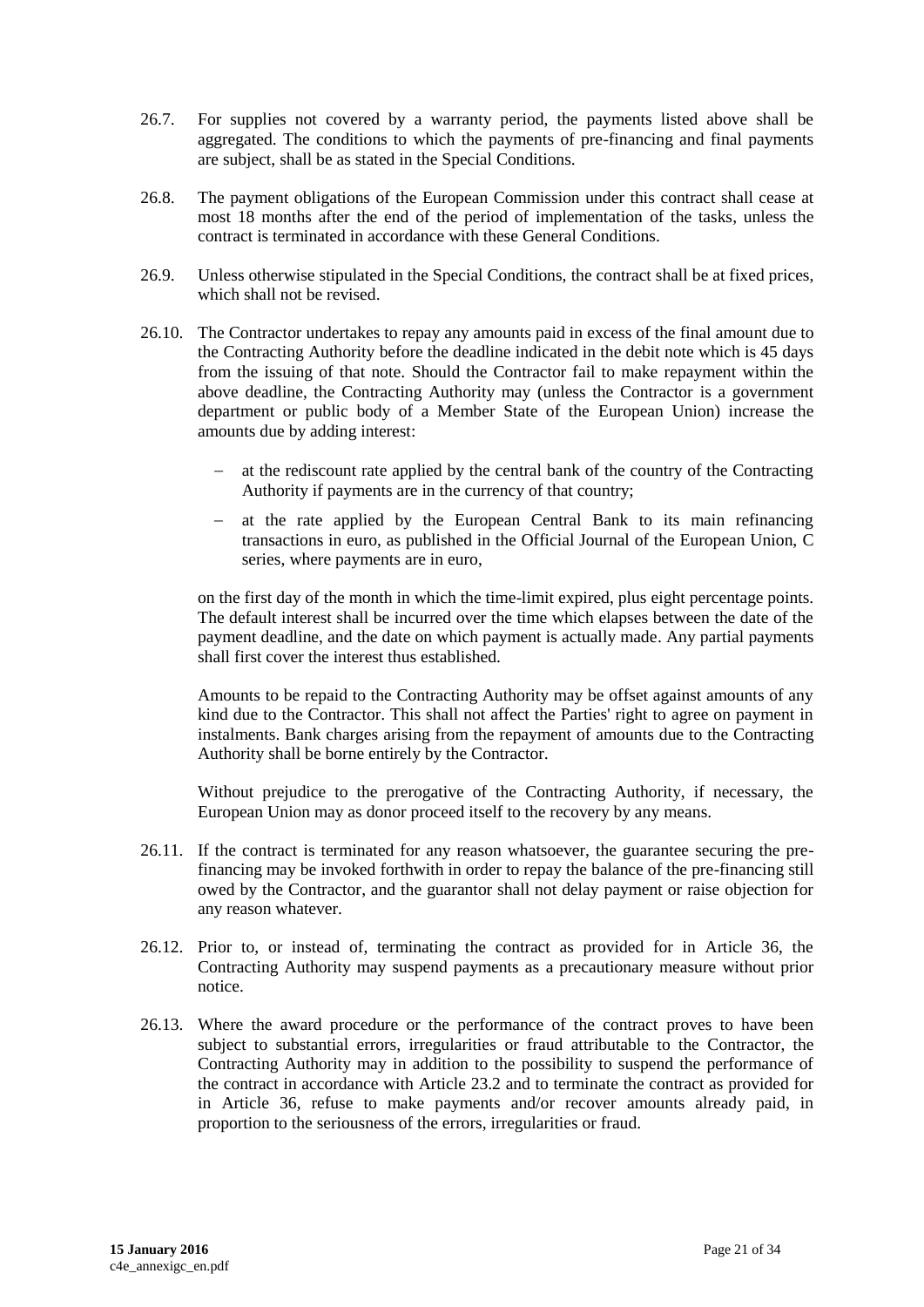### <span id="page-21-0"></span>**Article 27 - Payment to third parties**

- 27.1. Orders for payments to third parties may be carried out only after an assignment made in accordance with Article 5. The assignment shall be notified to the Contracting Authority.
- 27.2. Notification of beneficiaries of the assignment shall be the sole responsibility of the **Contractor**
- 27.3. In the event of a legally binding attachment of the property of the Contractor affecting payments due to him under the contract, and without prejudice to the time limit laid down in Article 26, the Contracting Authority shall have 30 days, starting from the day on which it receives notification of the definitive lifting of the obstacle to payment, to resume payments to the Contractor.

#### <span id="page-21-1"></span>**Article 28 - Delayed payments**

- 28.1. The Contracting Authority shall pay the Contractor sums due in accordance with Article 26.3.
- 28.2. Once the time-limit referred to in Article 26.3 has expired, the Contractor unless the contractor is a government department or public body in European Union Member Stateshall, within two months of receipt of the late payment, receive default interest:
	- at the rediscount rate applied by the central bank of the Partner country if payments are in the currency of that country ;
	- at the rate applied by the European Central Bank to its main refinancing transactions in euro, as published in the Official Journal of the European Union, C series, if payments are in euro,

on the first day of the month in which the time-limit expired, plus eight percentage points. The interest shall be payable for the time elapsed between the expiry of the payment deadline and the date on which the Contracting Authority's account is debited. However, when the interest calculated in accordance with the first subparagraph is lower than or equal to EUR 200, it shall be paid to the creditor only upon a demand submitted within two months of receiving late payment.

<span id="page-21-2"></span>28.3. Any default in payment of more than 90 days from the expiry of the period laid down in Article 26.3 shall entitle the Contractor either not to perform the contract or to terminate it, according to Article 37.

## **ACCEPTANCE AND MAINTENANCE**

#### <span id="page-21-3"></span>**Article 29 - Delivery**

- 29.1. The Contractor shall deliver the supplies in accordance with the conditions of the contract. The supplies shall be at the risk of the Contractor until their final acceptance.
- 29.2. The Contractor shall provide such packaging of supplies as is required to prevent their damage or deterioration in transit to their destination as indicated in the contract. The packaging shall be sufficient to withstand, without limitation, rough handling, exposure to extreme temperatures, salt and precipitation during transit and open storage. Package size and weight shall take into consideration, where appropriate, the remoteness of the final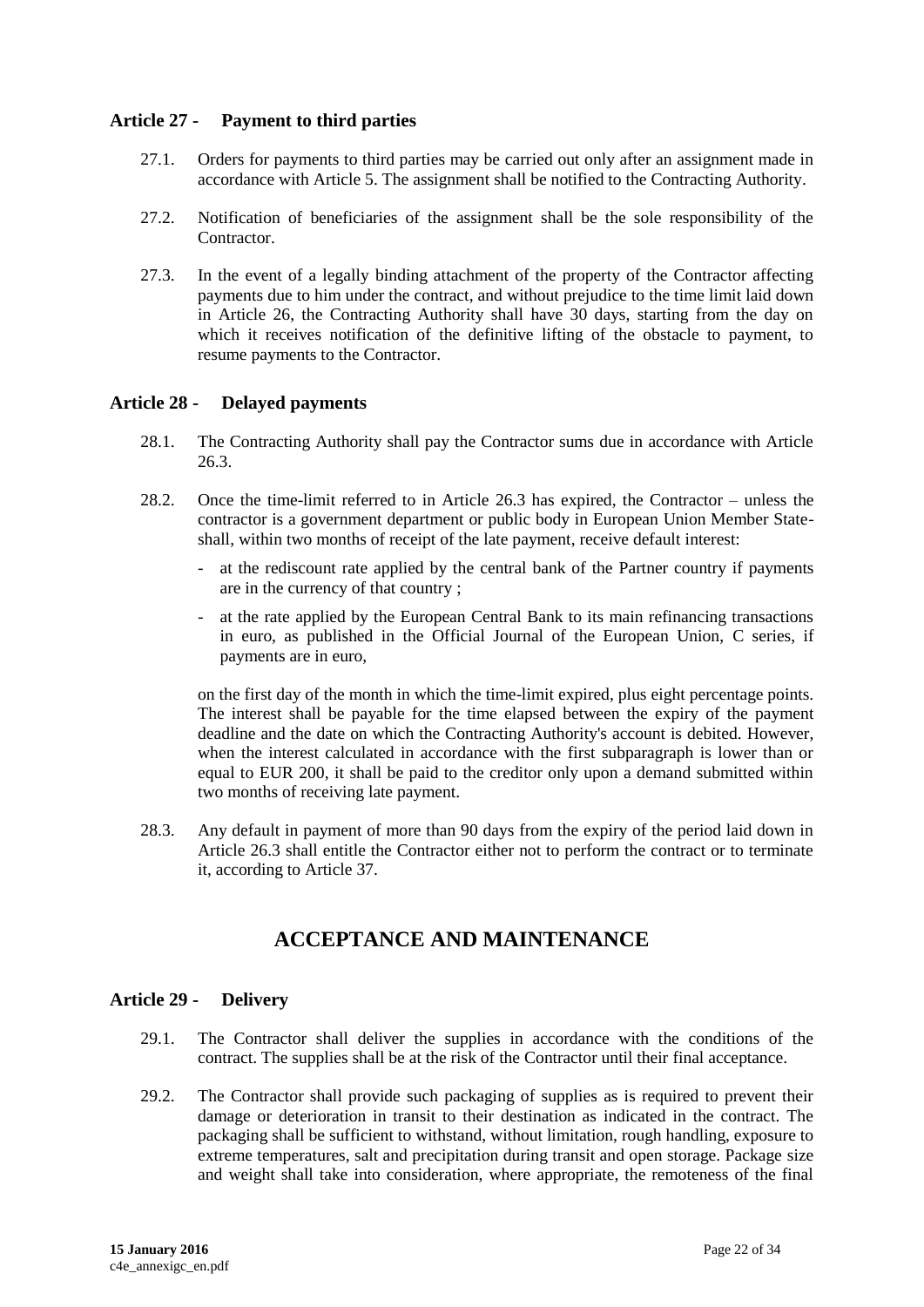destination of the supplies, and the possible absence of heavy handling facilities at all points in transit.

- 29.3. The packaging, marking and documentation inside and outside the packages shall comply with such requirements as shall be expressly provided for in the Special Conditions, subject to any amendments subsequently ordered by the Project Manager or the Contracting Authority.
- 29.4. No supplies shall be shipped or delivered to the place of acceptance until the Contractor has received a delivery order from the Project Manager. The Contractor shall be responsible for the delivery at the place of acceptance of all supplies and supplier's equipment required for the purpose of the contract.
- 29.5. Each delivery must be accompanied by a statement drawn up by the Contractor. This statement shall be as specified in the Special Conditions.
- 29.6. Each package shall be clearly marked in accordance with the Special Conditions.
- 29.7. Delivery shall be deemed to have been made when there is written evidence available to both Parties that delivery of the supplies has taken place in accordance with the terms of the contract, and the invoice(s) and all such other documentation specified in the Special Conditions, have been submitted to the Contracting Authority. Where the supplies are delivered to an establishment of the Contracting Authority, the latter shall bear the responsibility of bailee, in accordance with the requirements of the law applicable to the contract, during the time which elapses between delivery for storage and acceptance.

#### <span id="page-22-0"></span>**Article 30 - Verification operations**

- 30.1. The supplies shall not be accepted until the prescribed verifications and tests have been carried out at the expense of the Contractor. The verifications and tests may be conducted before shipment, at the point of delivery and/or at the final destination of the goods.
- 30.2. The Project Manager shall, during the progress of the delivery of the supplies and before the supplies are taken over, have the power to order or decide:
	- a) the removal from the place of acceptance, within such time or times as may be specified in the order, of any supplies which, in the opinion of the Project Manager, are not in accordance with the contract;
	- b) their replacement with proper and suitable supplies;
	- c) the removal and proper re-installation, notwithstanding any previous test thereof or of any installation which in respect of materials, workmanship or design for which the Contractor is responsible, is not, in the opinion of the Project Manager, in accordance with the contract;
	- d) that any work done or goods supplied or materials used by the Contractor is or are not in accordance with the contract, or that the supplies or any portion thereof do not fulfil the requirements of the contract.
- 30.3. The Contractor shall, with all speed and at its own expense, make good the defects so specified. If the Contractor does not comply with such order, the Contracting Authority shall be entitled to employ other persons to carry out the orders and all expenses consequent thereon or incidental thereto shall be deducted by the Contracting Authority from any monies due or which may become due to the Contractor.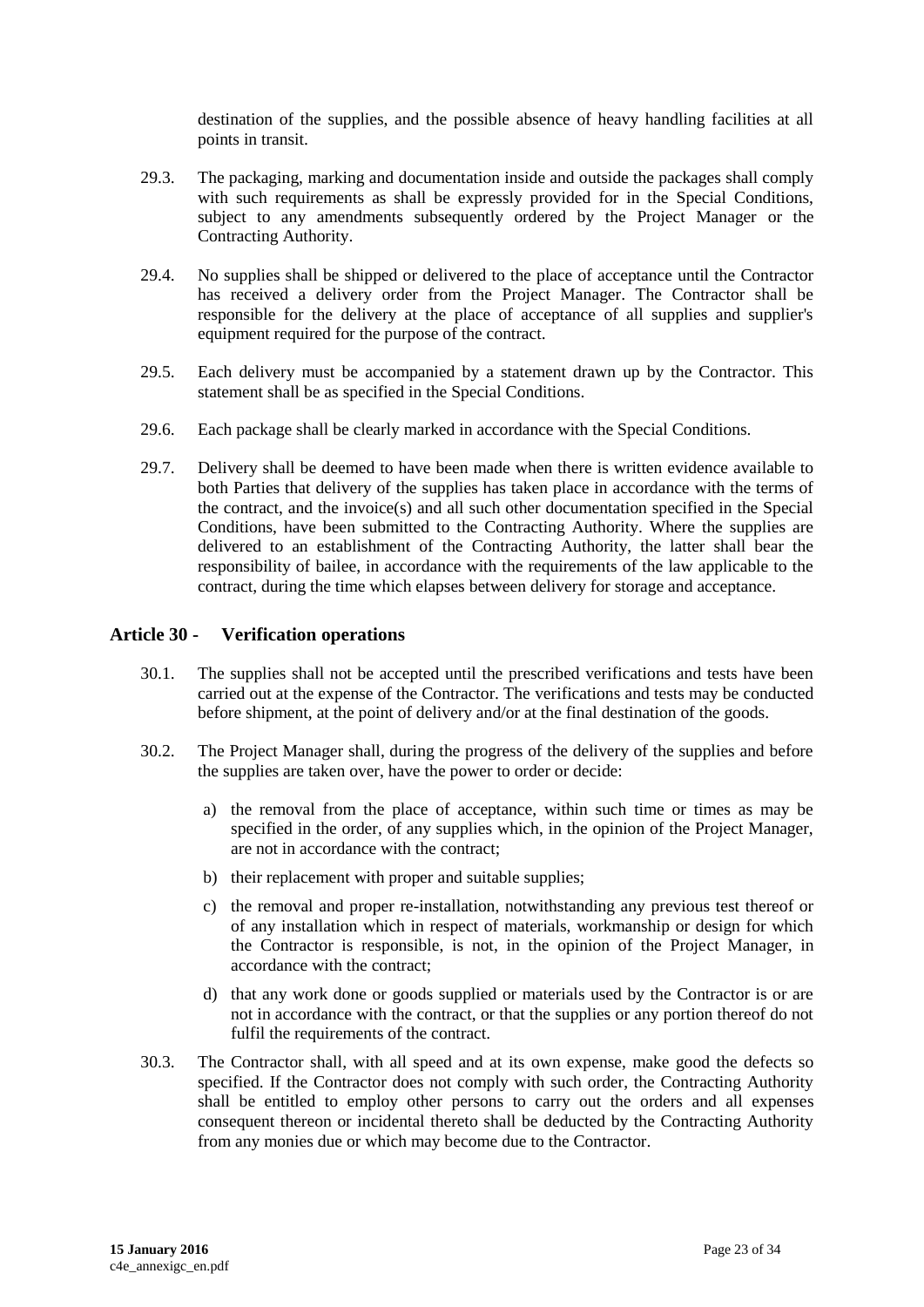- 30.4. Supplies which are not of the required quality shall be rejected. A special mark may be applied to the rejected supplies. This shall not be such as to alter them or affect their commercial value. Rejected supplies shall be removed by the Contractor from the place of acceptance, if the Project Manager so requires, within a period which the Project Manager shall specify, failing which they shall be removed as of right at the expense and risk of the Contractor. Any works incorporating rejected materials shall be rejected.
- 30.5. The provisions of Article 30 shall not affect the right of the Contracting Authority to claim under Article 21, nor shall it in any way release the Contractor from any warranty or other obligations under the contract.

#### <span id="page-23-0"></span>**Article 31 - Provisional acceptance**

- 31.1. The supplies shall be taken over by the Contracting Authority when they have been delivered in accordance with the contract, have satisfactorily passed the required tests, or have been commissioned as the case may be, and a certificate of provisional acceptance has been issued or is deemed to have been issued.
- 31.2. The Contractor may apply, by notice to the Project Manager, for a certificate of provisional acceptance when supplies are ready for provisional acceptance. The Project Manager shall within 30 days of receipt of the Contractor's application either:
	- issue the certificate of provisional acceptance to the Contractor with a copy to the Contracting Authority stating, where appropriate, his reservations, and, inter alia, the date on which, in his opinion, the supplies were completed in accordance with the contract and ready for provisional acceptance; or
	- reject the application, giving his reasons and specifying the action which, in his opinion, is required of the Contractor for the certificate to be issued.

The Contracting Authority's time limit for issuing the certificate of provisional acceptance to the Contractor shall be considered included in the time limit for payments indicated in Article 26.3, unless otherwise specified in the Special Conditions.

- 31.3. Should exceptional circumstances make it impossible to proceed with the acceptance of the supplies during the period fixed for provisional or final acceptance, a statement certifying such impossibility shall be drawn up by the Project Manager after consultation, where possible, with the Contractor. The certificate of acceptance or rejection shall be drawn up within 30 days following the date on which such impossibility ceases to exist. The Contractor shall not invoke these circumstances in order to avoid the obligation of presenting the supplies in a state suitable for acceptance.
- 31.4. If the Project Manager fails either to issue the certificate of provisional acceptance or to reject the supplies within the period of 30 days, it shall be deemed to have issued the certificate on the last day of that period, except where the certificate of provisional acceptance is deemed to constitute a certificate of final acceptance. In this case, Article 34.2 below does not apply. If the supplies are divided by the contract into lots, the Contractor shall be entitled to apply for separate certificates for each of the lots.
- 31.5. In case of partial delivery, the Contracting Authority reserves the right to give partial provisional acceptance.
- 31.6. Upon provisional acceptance of the supplies, the Contractor shall dismantle and remove temporary structures as well as materials no longer required for use in connection with the implementation of the contract. It shall also remove any litter or obstruction and redress any change in the condition of the place of acceptance as required by the contract.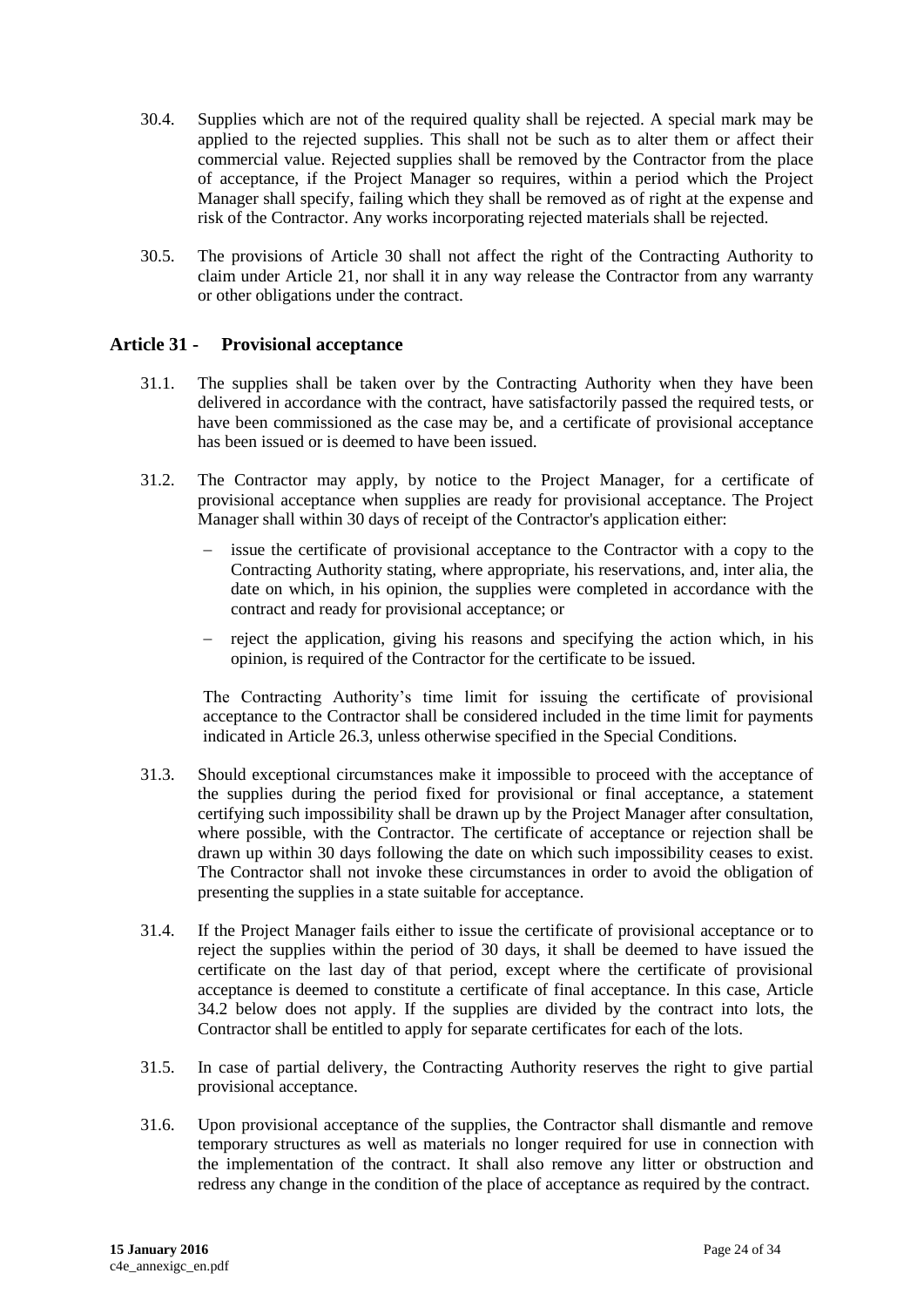31.7. Immediately after provisional acceptance, the Contracting Authority may make use of all the supplies delivered.

#### <span id="page-24-0"></span>**Article 32 - Warranty obligations**

- 32.1. The Contractor shall warrant that the supplies are new, unused, of the most recent models and incorporate all recent improvements in design and materials, unless otherwise provided in the contract. The Contractor shall further warrant that all supplies shall have no defect arising from design, materials or workmanship, except insofar as the design or materials are required by the specifications, or from any act or omission, that may develop under use of the supplies in the conditions obtaining in the country of the Contracting Authority.
- 32.2. The Contractor shall be responsible for making good any defect in, or damage to, any part of the supplies which may appear or occur during the warranty period and which:
	- a) results from the use of defective materials, faulty workmanship or design of the Contractor; and/or
	- b) results from any act or omission of the Contractor during the warranty period; and/or
	- c) appears in the course of an inspection made by, or on behalf of, the Contracting Authority.
- 32.3. The Contractor shall at its own cost make good the defect or damage as soon as practicable. The warranty period for all items replaced or repaired shall recommence from the date when the replacement or repair was made to the satisfaction of the Project Manager. If the contract provides for partial acceptance, the warranty period shall be extended only for the part of the supplies affected by the replacement or repair.
- 32.4. If any such defect appears or such damage occurs during the warranty period, the Contracting Authority or the Project Manager shall notify the Contractor. If the Contractor fails to remedy a defect or damage within the time limit stipulated in the notification, the Contracting Authority may:
	- a) remedy the defect or the damage itself, or employ someone else to carry out the tasks at the Contractor's risk and cost, in which case the costs incurred by the Contracting Authority shall be deducted from monies due to or from guarantees held against the Contractor or from both; or
	- b) terminate the contract.
- 32.5. In case of emergency, where the Contractor cannot be reached immediately or, having been reached, is unable to take the measures required, the Contracting Authority or the Project Manager may have the tasks carried out at the expense of the Contractor. The Contracting Authority or the Project Manager shall as soon as practicable inform the Contractor of the action taken.
- 32.6. The warranty obligations shall be stipulated in the Special Conditions and technical specifications.
- 32.7. Save where otherwise provided in the Special Conditions, the duration of the warranty period shall be 365 days. The warranty period shall commence on the date of provisional acceptance and may recommence in accordance with Article 32.3.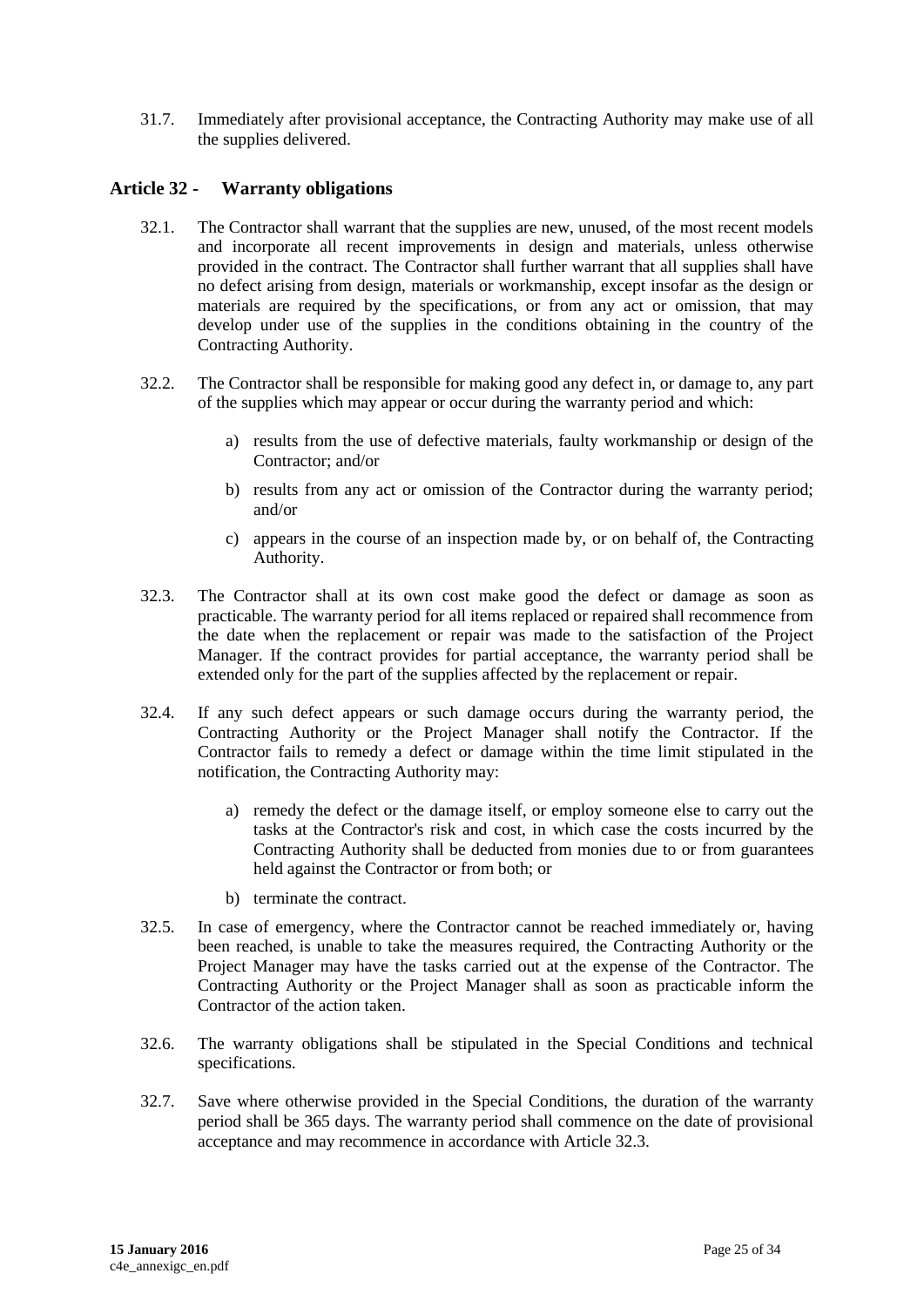#### <span id="page-25-0"></span>**Article 33 - After-sales service**

- 33.1. An after-sales service, if required by the contract, shall be provided in accordance with the details stipulated in the Special Conditions. The Contractor shall undertake to carry out or have carried out the maintenance and repair of supplies and to provide a rapid supply of spare parts. The Special Conditions may specify that the Contractor must provide any or all of the following materials, notifications and documents pertaining to spare parts manufactured or distributed by the Contractor:
	- a) such spare parts as the Contracting Authority may choose to purchase from the Contractor, it being understood that this choice shall not release the Contractor from any warranty obligations under the contract;
	- b) in the event of termination of production of the spare parts, advance notification to the Contracting Authority to allow it to procure the parts required and, following such termination, provision at no cost to the Contracting Authority of the blueprints, drawings and specifications of the spare parts, if and when requested.

#### <span id="page-25-1"></span>**Article 34 - Final acceptance**

- 34.1. Upon expiry of the warranty period, or where there is more than one such period, upon expiry of the latest period, and when all defects or damage have been rectified, the Project Manager shall issue the Contractor a final acceptance certificate and a copy thereof to the Contracting Authority, stating the date on which the Contractor completed its obligations under the contract to the Project Manager's satisfaction. The final acceptance certificate shall be issued by the Project Manager within 30 days after the expiration of the warranty period or as soon as any repairs ordered under Article 32 have been completed to the satisfaction of the Project Manager.
- 34.2. The contract shall not be considered to have been performed in full until the final acceptance certificate has been signed or is deemed to have been signed by the Project Manager.
- 34.3. Notwithstanding the issue of the final acceptance certificate, the Contractor and the Contracting Authority shall remain liable for the fulfilment of any obligation incurred under the contract prior to the issue of the final acceptance certificate which remains unperformed at the time that final acceptance certificate is issued. The nature and extent of any such obligation shall be determined by reference to the provisions of the contract.

# **BREACH OF CONTRACT AND TERMINATION**

#### <span id="page-25-3"></span><span id="page-25-2"></span>**Article 35 - Breach of contract**

- 35.1. Either party commits a breach of contract where it fails to perform its obligations in accordance with the provisions of the contract.
- 35.2. Where a breach of contract occurs, the party injured by the breach is entitled to the following remedies:
	- a) damages; and/or
	- b) termination of the contract.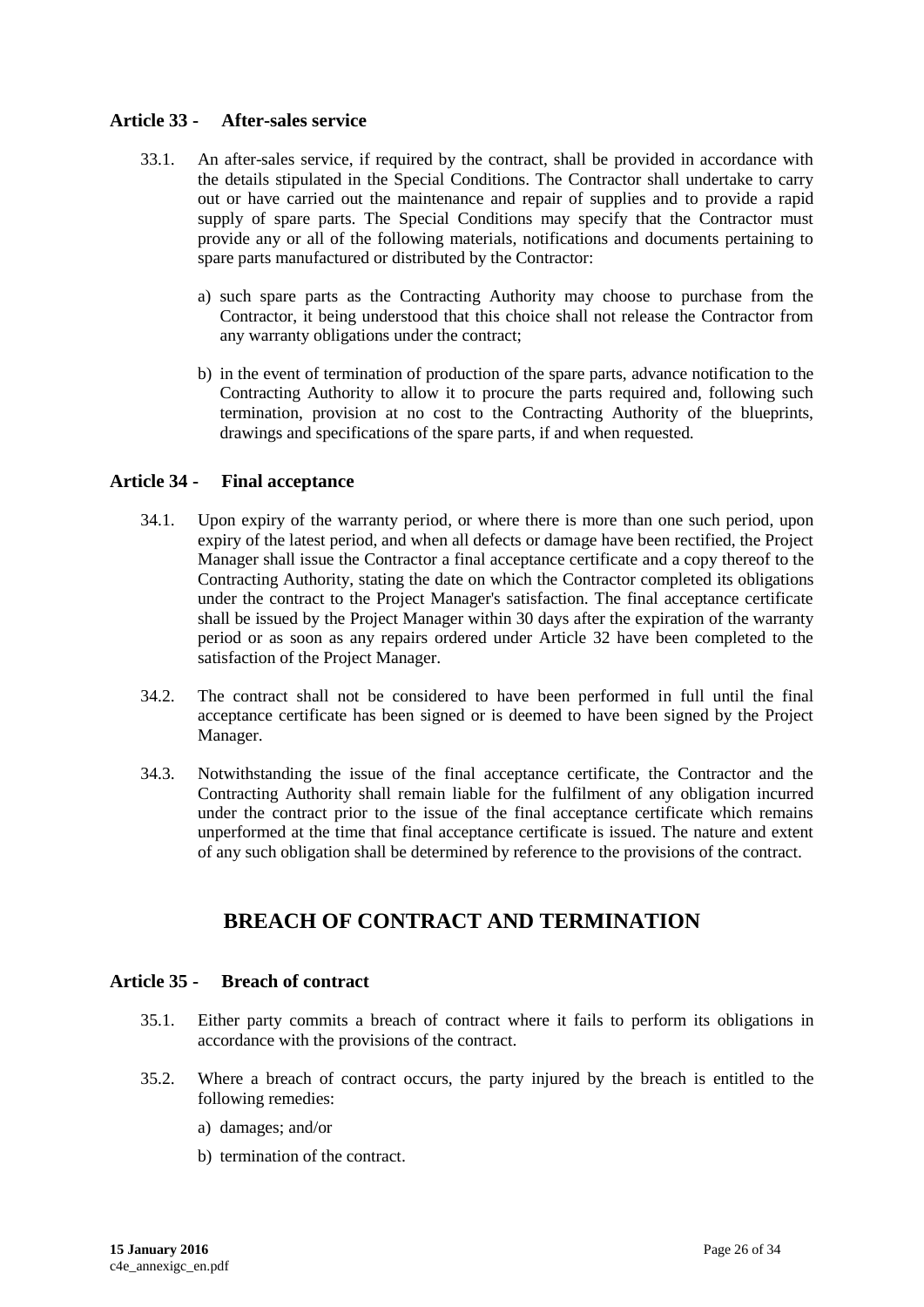- 35.3. Damages may be either:
	- a) general damages; or
	- b) liquidated damages.
- 35.4. Should the Contractor fail to perform any of its obligations in accordance with the provisions of the contract, the Contracting Authority is without prejudice to its right under Article 35.2, also entitled to the following remedies:
	- a) suspension of payments; and/or
	- b) reduction or recovery of payments in proportion to the failure's extent.
- 35.5. Where the Contracting Authority is entitled to damages, it may deduct such damages from any sums due to the Contractor or call on the appropriate guarantee.
- 35.6. The Contracting Authority shall be entitled to compensation for any damage which comes to light after the contract is completed in accordance with the law governing the contract.

#### <span id="page-26-0"></span>**Article 36 - Termination by the Contracting Authority**

- 36.1. The Contracting Authority may, at any time and with immediate effect, subject to Article 36.9, terminate the contract, except as provided for under Article 36.2.
- 36.2. Subject to any other provision of these General Conditions, the Contracting Authority may, by giving seven day notice to the Contractor, terminate the contract in any of the following cases where:
	- a) the Contractor is in serious breach of contract for failure to perform its contractual obligations;
	- b) the Contractor fails to comply within a reasonable time with the notice given by the Project Manager requiring it to make good the neglect or failure to perform its obligations under the contract which seriously affects the proper and timely implementation of the tasks;
	- c) the Contractor refuses or neglects to carry out any administrative orders given by the Project Manager;
	- d) the Contractor assigns the contract or subcontracts without the authorisation of the Contracting Authority;
	- e) the Contractor is bankrupt, subject to insolvency or winding up procedures, is having its assets administered by a liquidator or by the courts, has entered into an arrangement with creditors, has suspended business activities, or is in any analogous situation arising from a similar procedure provided for under national law or regulations;
	- f) any organisational modification occurs involving a change in the legal personality, nature or control of the Contractor, unless such modification is recorded in an addendum to the contract;
	- g) any other legal disability hindering performance of the contract occurs;
	- h) the Contractor fails to provide the required guarantees or insurance, or the person providing the earlier guarantee or insurance is not able to abide by its commitments;
	- i) the Contractor has been guilty of grave professional misconduct proven by any means which the Contracting Authority can justify;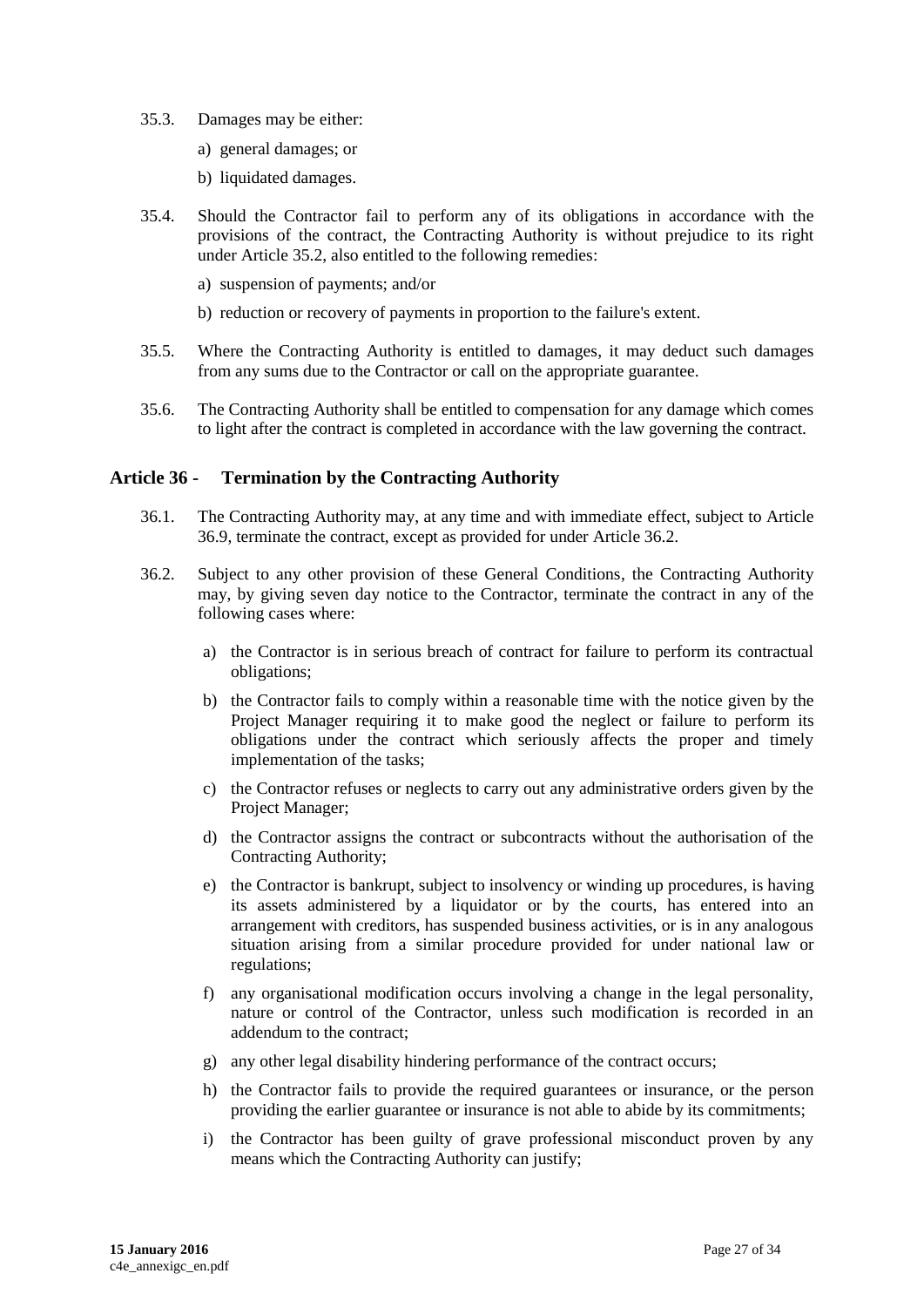- j) it has been established by a final judgment or a final administrative decision or by proof in possession of the Contracting Authority that the Contractor has been guilty of fraud, corruption, involvement in a criminal organisation, money laundering or terrorist financing, terrorist related offences, child labour or other forms of trafficking in human beings or has committed an irregularity;
- k) the Contractor, in the performance of another contract financed by the EU budget/EDF funds has been declared to be in serious breach of contract, which has led to its early termination or the application of liquidated damages or other contractual penalties or which has been discovered following checks, audits or investigations by the European Commission, the Contracting Authority, OLAF or the Court of Auditors;
- l) after the award of the contract, the award procedure or the performance of the contract proves to have been subject to substantial errors, irregularities or fraud;
- m) the award procedure or the performance of another contract financed by the EU budget/EDF funds proves to have been subject to substantial errors, irregularities or fraud which are likely to affect the performance of the present contract;
- n) the Contractor fails to perform its obligation in accordance with Article 9a and Article 9b;
- o) the Contractor fails to comply with its obligation in accordance with Article 10.

The cases of termination under points (e), (i), (j), (l), (m) and (n) may refer also to persons who are members of the administrative, management or supervisory body of the Contractor and/or to persons having powers of representation, decision or control with regard to the Contractor.

The cases of termination under points (a), (e), (f), (g), (i), (j), (k), (l), (m) and (n) may refer also to persons jointly and severally liable for the performance of the contract.

The cases under points (e), (i), (j), (k), (l), (m) and (n) may refer also to subcontractors.

- 36.3. Termination shall be without prejudice to any other rights or powers under the contract of the Contracting Authority and the Contractor. The Contracting Authority may, thereafter, conclude any other contract with a third party, at the Contractor's own expense. The Contractor's liability for delay in completion shall immediately cease when the Contracting Authority terminates the contract without prejudice to any liability thereunder that may already have arisen.
- 36.4. Upon termination of the contract or when it has received notice thereof, the Contractor shall take immediate steps to bring the implementation of the tasks to a close in a prompt and orderly manner and to reduce expenditure to a minimum.
- 36.5. The Project Manager shall, as soon as possible after termination, certify the value of the supplies and all sums due to the Contractor as at the date of termination.
- 36.6. In the event of termination, the Project Manager shall, as soon as possible and in the presence of the Contractor or his representatives or having duly summoned them, draw up a report on the supplies delivered and the incidental siting or installation performed and take an inventory of the materials supplied and unused. A statement shall also be drawn up of monies due to the Contractor and of monies owed by the Contractor to the Contracting Authority as at the date of termination of the contract.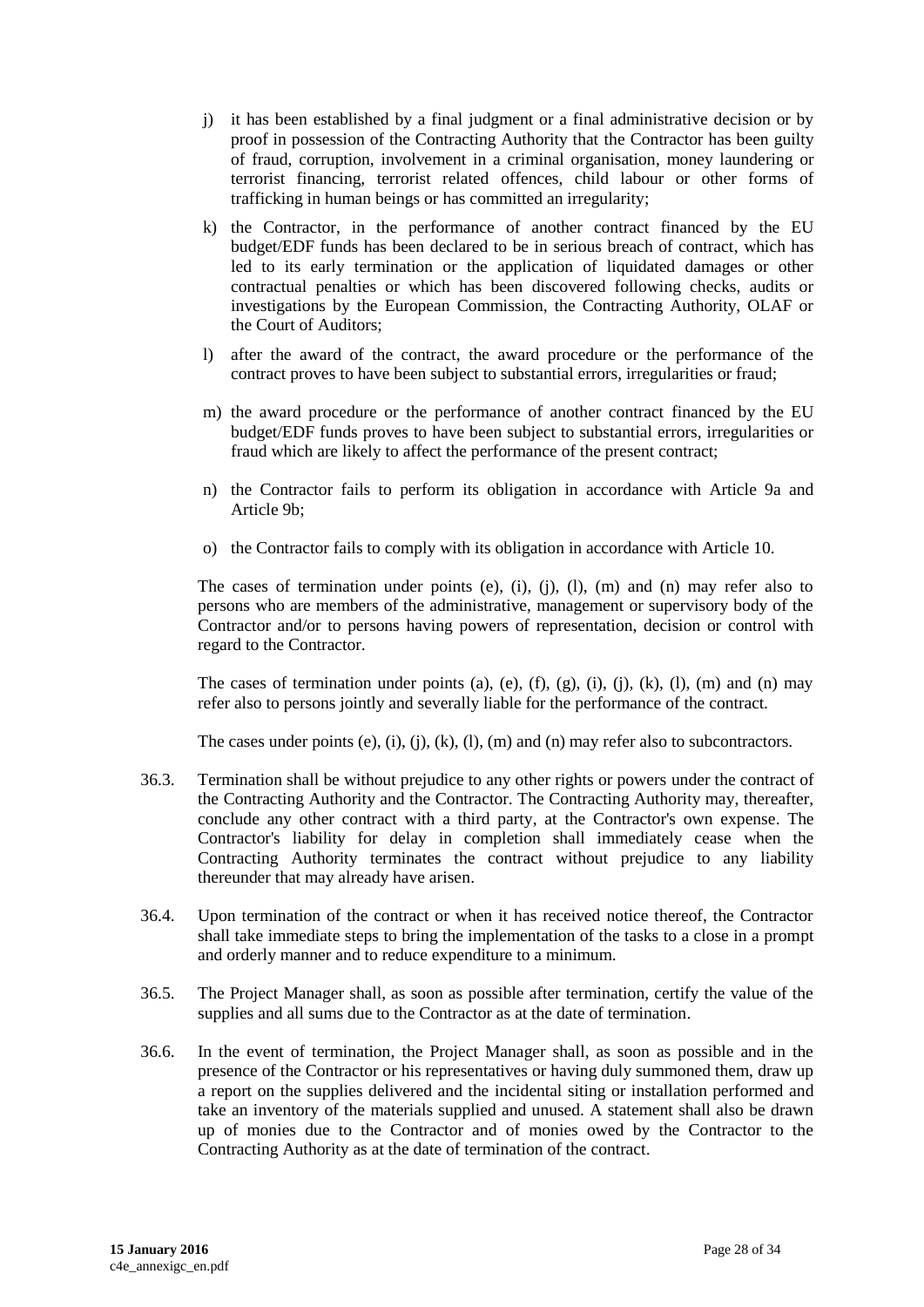- 36.7. The Contracting Authority shall not be obliged to make any further payments to the Contractor until the supplies are completed. After the supplies are completed, the Contracting Authority shall recover from the Contractor the extra costs, if any, of providing the supplies, or shall pay any balance still due to the Contractor.
- 36.8. If the Contracting Authority terminates the contract pursuant to Article 36.2, it shall, in addition to the extra costs for completion of the contract and without prejudice to its other remedies under the contract, be entitled to recover from the Contractor any loss it has suffered up to the value of the supply unless otherwise provided for in the Special Conditions.
- 36.9. Where the termination is not due to an act or omission of the Contractor, force majeure or other circumstances beyond the control of the Contracting Authority, the Contractor shall be entitled to claim in addition to sums owed to it for work already performed, an indemnity for loss suffered.
- 36.10. This contract shall be automatically terminated if it has not given rise to any payment in the two years following its signing by both parties.

### <span id="page-28-0"></span>**Article 37 - Termination by the Contractor**

- 37.1. The Contractor may, by giving 14 days' notice to the Contracting Authority, terminate the contract if the Contracting Authority:
	- fails to pay the Contractor the amounts due under any certificate issued by the Project Manager after the expiry of the time limit stated in Article 28.3; or
	- consistently fails to meet its obligations after repeated reminders; or
	- suspends the delivery of the supplies, or any part thereof, for more than 180 days, for reasons not specified in the contract or not attributable to the Contractor's breach or default.
- 37.2. Such termination shall be without prejudice to any other rights of the Contracting Authority or the Contractor acquired under the contract.
- 37.3. In the event of such termination, the Contracting Authority shall pay the Contractor for any loss or damage the Contractor may have suffered.

#### <span id="page-28-1"></span>**Article 38 - Force majeure**

- 38.1. Neither party shall be considered to be in default or in breach of its obligations under the contract if the performance of such obligations is prevented by any circumstances of *force majeure* which arises after the date of notification of award or the date when the contract becomes effective
- 38.2. The term *force majeure*, as used herein covers any unforeseeable events, not within the control of either party and which by the exercise of due diligence neither party is able to overcome such as acts of God, strikes, lock-outs or other industrial disturbances, acts of the public enemy, wars whether declared or not, blockades, insurrection, riots, epidemics, landslides, earthquakes, storms, lightning, floods, washouts, civil disturbances, explosions. A decision of the European Union to suspend the cooperation with the partner country is considered to be a case of force majeure when it implies suspension of funding this contract.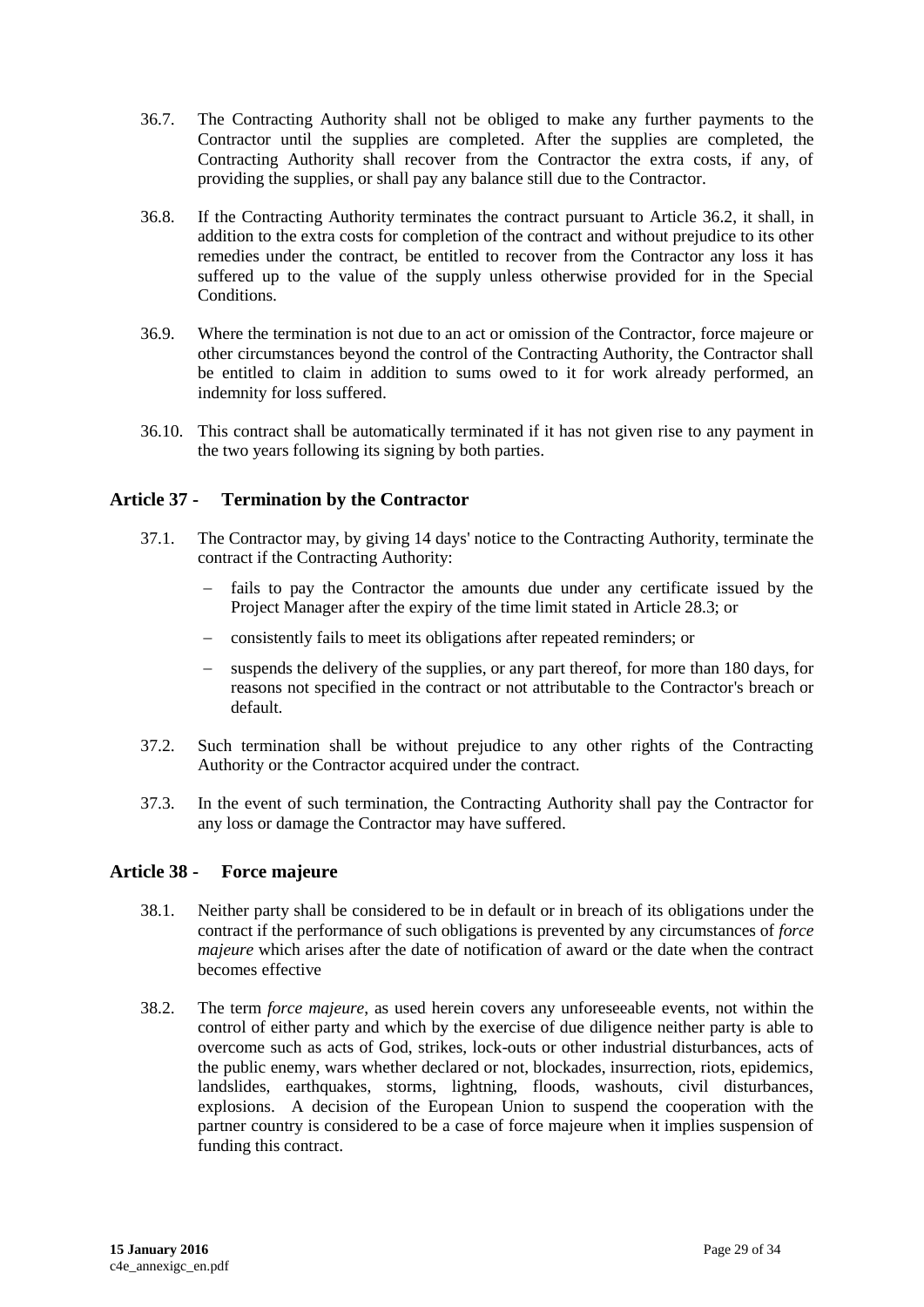- 38.3. Notwithstanding the provisions of Articles 21 and 36, the Contractor shall not be liable to forfeiture of its performance guarantee, liquidated damages or termination for default if, and to the extent that, its delay in performance or other failure to perform its obligations under the contract is the result of an event of *force majeure*. The Contracting Authority shall similarly not be liable, notwithstanding the provisions of Articles 28 and 37, for the payment of interest on delayed payments, for non-performance or for termination by the Contractor for default if, and to the extent that, the Contracting Authority's delay or other failure to perform its obligations is the result of *force majeure*.
- 38.4. If either party considers that any circumstances of *force majeure* have occurred which may affect performance of its obligations, it shall promptly notify the other party and the Project Manager, giving details of the nature, the probable duration and the likely effect of the circumstances. Unless otherwise directed by the Project Manager in writing, the Contractor shall continue to perform its obligations under the contract as far as is reasonably practicable, and shall seek all reasonable alternative means for performance of its obligations which are not prevented by the *force majeure* event. The Contractor shall not put into effect alternative means unless directed so to do by the Project Manager.
- 38.5. If the Contractor incurs additional costs in complying with the Project Manager's directions or using alternative means under Article 38.4, the amount thereof shall be certified by the Project Manager.
- 38.6. If circumstances of *force majeure* have occurred and continue for a period of 180 days then, notwithstanding any extension of time for completion of the contract that the Contractor may by reason thereof have been granted, either Party shall be entitled to serve upon the other with 30 days' notice to terminate the contract. If, at the expiry of the period of 30 days, the situation of *force majeure* persists, the contract shall be terminated and, in consequence thereof under the law governing the contract, the parties shall be released from further performance of the contract.

#### <span id="page-29-0"></span>**Article 39 - Decease**

- 39.1. Where the Contractor is a natural person, the contract shall be automatically terminated if that person dies. However, the Contracting Authority shall examine any proposal made by the heirs or beneficiaries if they have notified their wish to continue the contract.
- 39.2. Where the Contractor consists of a number of natural persons and one or more of them die, a report shall be agreed between the parties on the progress of the contract, and the Contracting Authority shall decide whether to terminate or continue the contract in accordance with the undertaking given by the survivors and by the heirs or beneficiaries, as the case may be.
- 39.3. In the cases provided for in Articles 39.1 and 39.2, persons offering to continue to perform the contract shall notify the Contracting Authority thereof within 15 days of the date of decease. The decision of the Contracting Authority shall be notified to those concerned within 30 days of receipt of such proposal.
- 39.4. Such persons shall be jointly and severally liable for the proper performance of the contract to the same extent as the deceased Contractor. Continuation of the contract shall be subject to the rules relating to establishment of any guarantee provided for in the contract.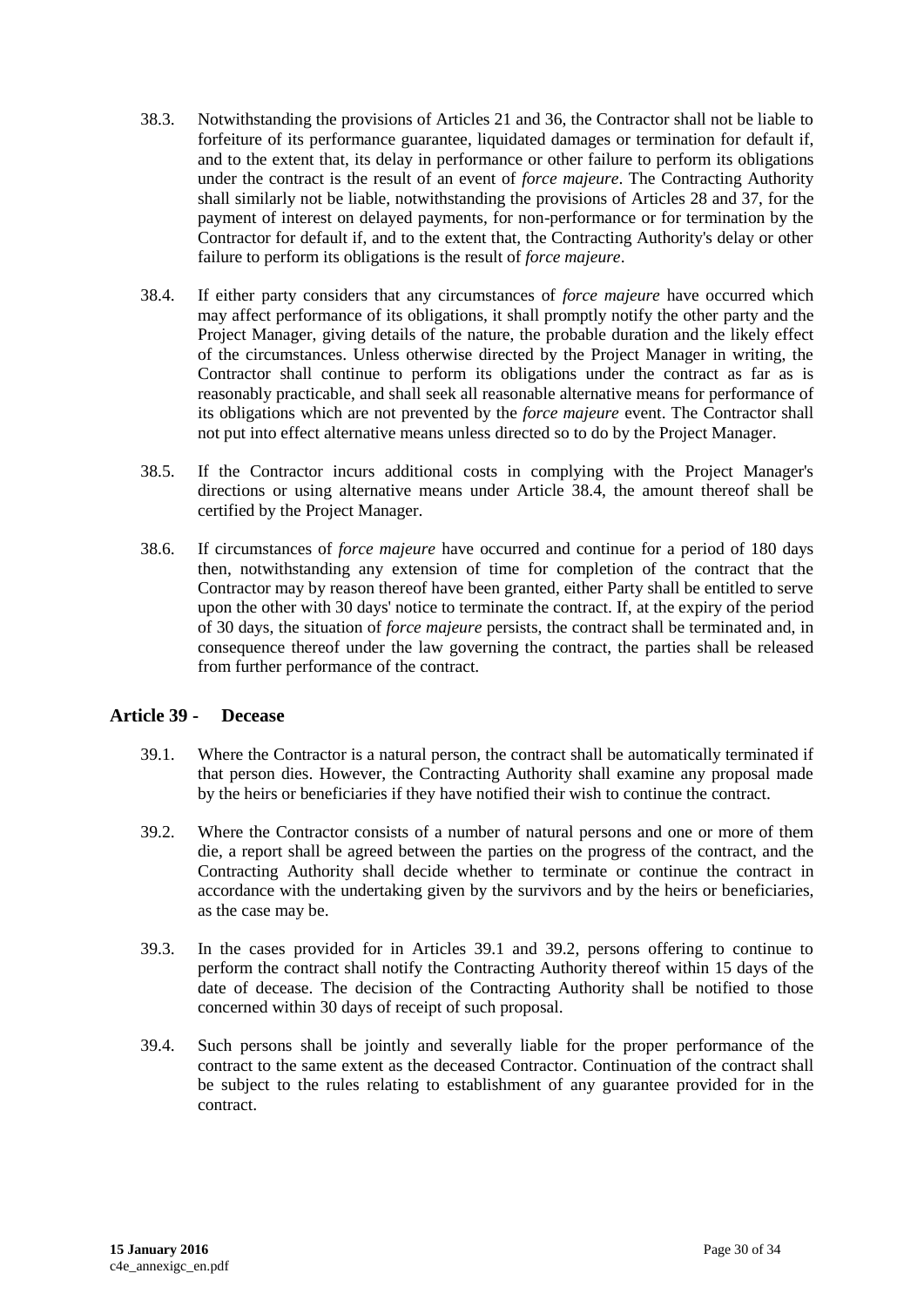# **SETTLEMENT OF DISPUTES AND APPLICABLE LAW**

#### <span id="page-30-1"></span><span id="page-30-0"></span>**Article 40 - Settlement of disputes**

- 40.1. The parties shall make every effort to settle amicably any dispute relating to the contract which may arise between them.
- 40.2. Once a dispute has arisen, a party shall notify the other party of the dispute, stating its position on the dispute and any solution which it envisages, and requesting an amicable settlement. The other party shall respond to this request for amicable settlement within 30 days, stating its position on the dispute. Unless the parties agree otherwise, the maximum time period laid down for reaching an amicable settlement shall be 120 days from the date of the notification requesting such a procedure. Should a party not agree to the other party's request for amicable settlement, should a party not respond in time to that request or should no amicable settlement be reached within the maximum time period, the amicable settlement procedure is considered to have failed.
- 40.3. In the absence of an amicable settlement, a party may notify the other party requesting a settlement through conciliation by a third person. If the European Commission is not a party to the contract, it may accept to intervene as conciliator. The other party shall respond to the request for conciliation within 30 days. Unless the parties agree otherwise, the maximum time period laid down for reaching a settlement through conciliation shall be 120 days from the notification requesting such a procedure. Should a party not agree to the other party's request for conciliation, should a party not respond in time to that request or should no settlement be reached within the maximum time period, the conciliation procedure is considered to have failed.
- 40.4. If the amicable settlement procedure and, if so requested, the conciliation procedure fails, each party may refer the dispute to either the decision of a national jurisdiction or arbitration, as specified in the Special Conditions.

#### <span id="page-30-2"></span>**Article 41 - Applicable law**

<span id="page-30-3"></span>41.1. This contract shall be governed by the law of the country of the Contracting Authority or, where the Contracting Authority is the European Commission, by the European Union law supplemented as appropriate by Belgian law.

## **FINAL PROVISIONS**

#### <span id="page-30-4"></span>**Article 42 - Administrative sanctions**

- 42.1. Without prejudice to the application of other remedies laid down in the contract, a sanction of exclusion from all contracts and grants financed by the EU, may be imposed, after an adversarial procedure, upon the Contractor who, in particular,
	- a) is guilty of grave professional misconduct, has committed irregularities or has been found in serious breach of its contractual obligations. The duration of the exclusion shall not exceed the duration set by final judgement or final administrative decision or, in the absence thereof, three years;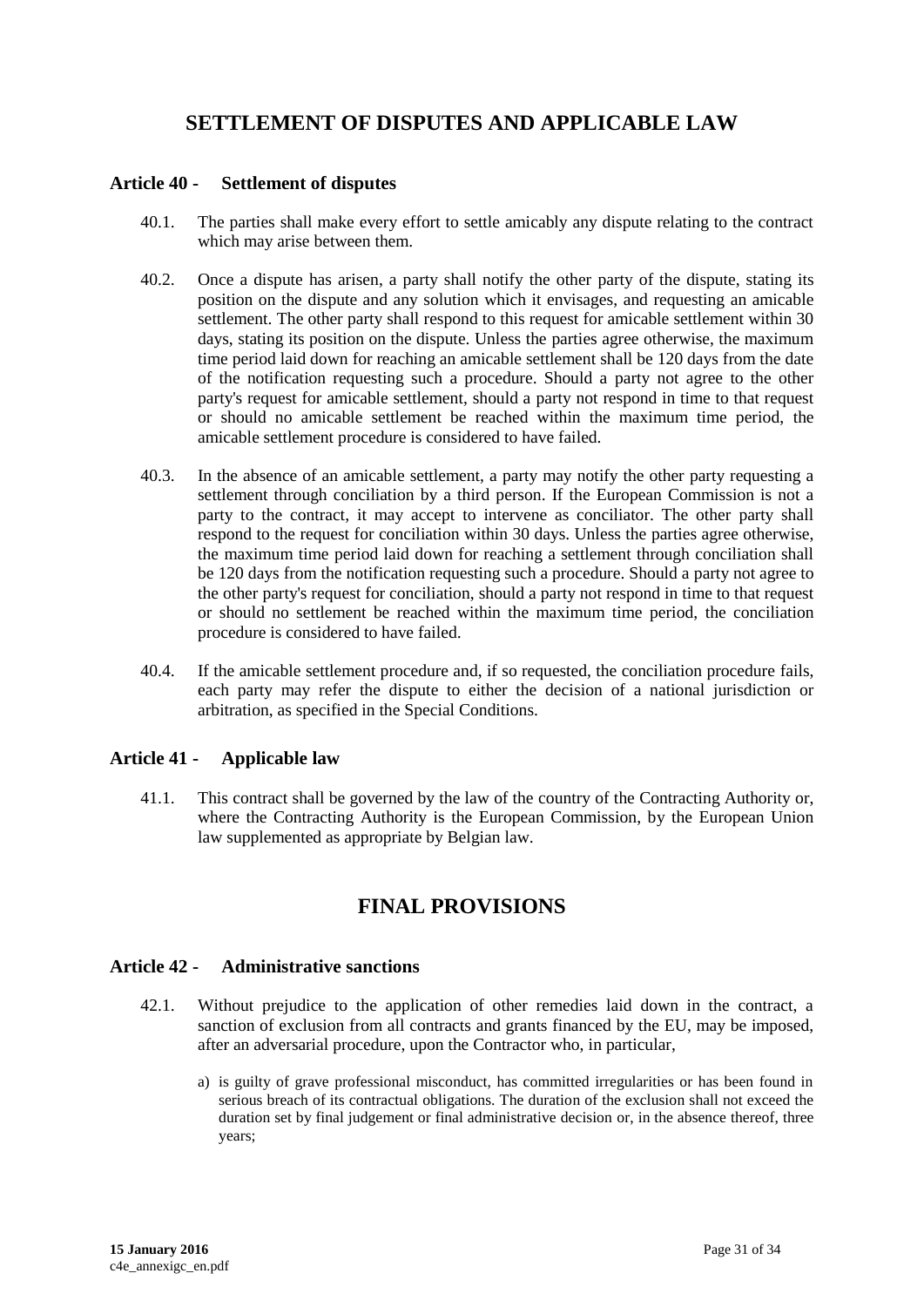- b) is guilty of fraud, corruption, participation in a criminal organisation, money laundering, terrorist-related offences, child labour or trafficking in human beings. The duration of the exclusion shall not exceed the duration set by final judgement or final administrative decision or, in the absence thereof, five years;
- 42.2. In the situations mentioned in Article 42.1, in addition or in alternative to the sanction of exclusion, the Contractor may also be subject to financial penalties representing 2-10% of the total contract price.
- 42.3. Where the Contracting Authority is entitled to impose financial penalties, it may deduct such financial penalties from any sums due to the Contractor or call on the appropriate guarantee.
- 42.4. The decision to impose administrative sanctions may be published on a dedicated internet-site, explicitly naming the Contractor.
- 42.5. The above administrative sanctions may also be imposed to persons who are members of the administrative, management or supervisory body of the Contractor, to persons having powers of representation, decision or control with regard to the Contractor, to persons jointly and severally liable for the performance of the contract and to subcontractors.

#### <span id="page-31-0"></span>**Article 43 - Verifications, checks and audits by European Union bodies**

- 43.1. The Contractor shall allow the European Commission, the European Anti-Fraud Office and the European Court of Auditors to verify, by examining the documents and to make copies thereof or by means of on-the-spot checks, including checks of documents (original or copies), the implementation of the contract. In order to carry out these verifications and audits, the EU bodies mentioned above shall be allowed to conduct a full audit, if necessary, on the basis of supporting documents for the accounts, accounting documents and any other document relevant to the financing of the project. The Contractor shall ensure that on-the-spot accesses is available at all reasonable times, notably at the Contractor's offices, to its computer data, to its accounting data and to all the information needed to carry out the audits, including information on individual salaries of persons involved in the project. The Contractor shall ensure that the information is readily available at the moment of the audit and, if so requested, that data be handed over in an appropriate form. These inspections may take place up to 7 years after the final payment.
- 43.2. Furthermore, the Contractor shall allow the European Anti-Fraud Office to carry out checks and verification on the spot in accordance with the procedures set out in the European Union legislation for the protection of the financial interests of the European Union against fraud and other irregularities.
- 43.3. To this end, the Contractor undertakes to give appropriate access to staff or agents of the European Commission, of the European Anti-Fraud Office and of the European Court of Auditors to the sites and locations at which the contract is carried out, including its information systems, as well as all documents and databases concerning the technical and financial management of the project and to take all steps to facilitate their work. Access given to agents of the European Commission, European Anti-Fraud Office and the European Court of Auditors shall be on the basis of confidentiality with respect to third parties, without prejudice to the obligations of public law to which they are subject. Documents must be easily accessible and filed so as to facilitate their examination and the Contractor must inform the Contracting Authority of their precise location.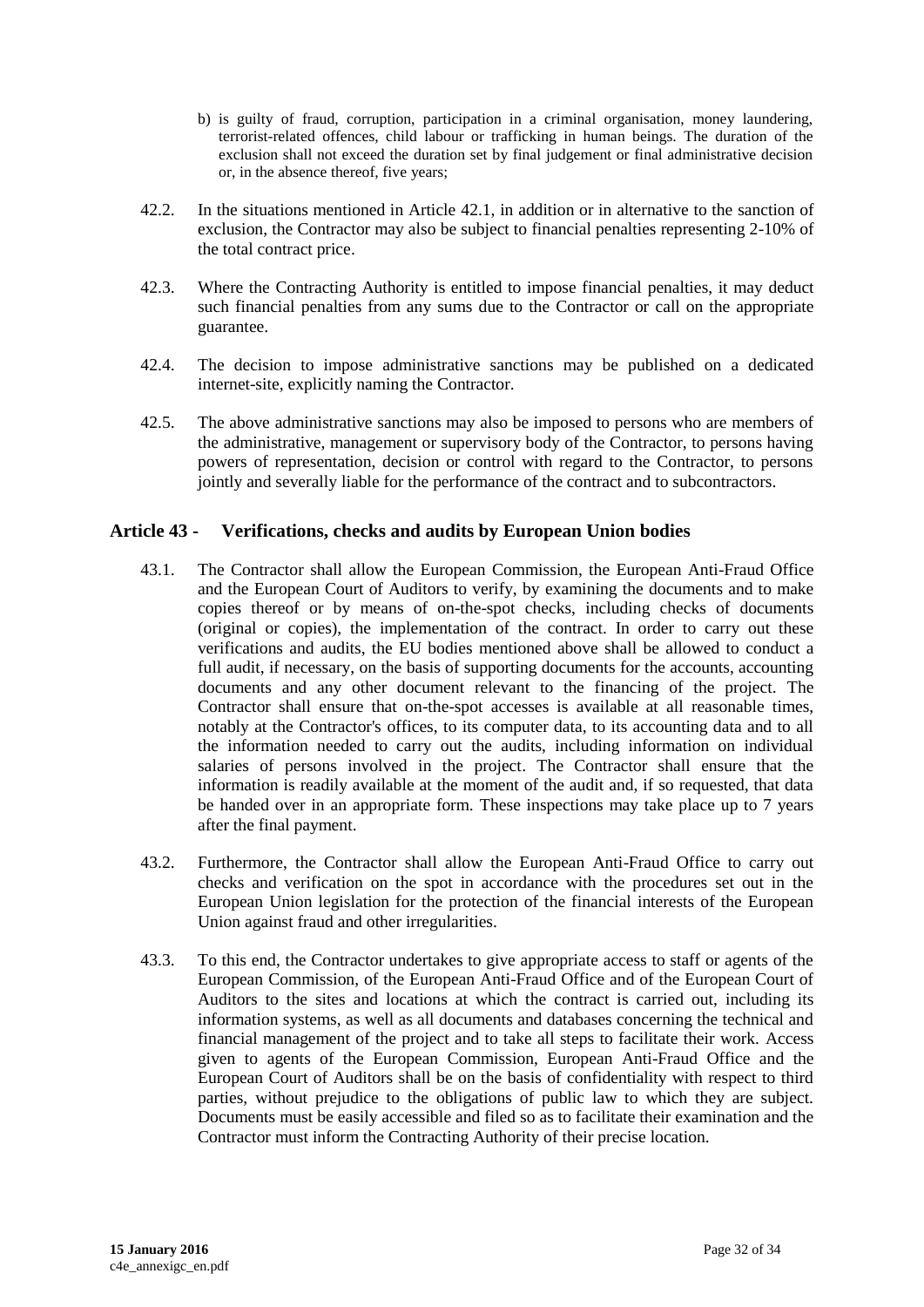- 43.4. The Contractor guarantees that the rights of the European Commission, of the European Anti-Fraud Office and of the European Court of Auditors to carry out audits, checks and verification will be equally applicable, under the same conditions and according to the same rules as those set out in this Article, to any subcontractor or any other party benefiting from EU budget/EDF funds.
- 43.5. Failure to comply with the obligations set forth in Article 43.1 to 43.4 constitutes a case of serious breach of contract.

#### <span id="page-32-0"></span>**Article 44 - Data protection**

- 44.1. Any personal data included in the contract shall be processed pursuant to Regulation (EC) No 45/2001 on the protection of individuals with regard to the processing of personal data by the Community institutions and bodies and on the free movement of such data. The data shall be processed solely for the purposes of the performance, management and monitoring of the contract by the Contracting Authority without prejudice to possible transmission to the bodies charged with monitoring or inspection in application of EU law. The Contractor shall have the right to access his/her personal data and to rectify any such data. Should the Contractor have any queries concerning the processing of his/her personal data, s/he shall address them to the Contracting Authority. The Contractor shall have right of recourse at any time to the European Data Protection Supervisor.
- 44.2. Where the contract requires processing personal data, the Contractor may act only under the supervision of the data controller, in particular with regard to the purposes of processing, the categories of data which may be processed, the recipients of the data, and the means by which the data subject may exercise his/her rights.
- 44.3. The data shall be confidential within the meaning of Regulation (EC) No 45/2001 of the European Parliament and of the Council on the protection of individuals with regard to the processing of personal data by Community institutions and bodies and on the free movement of such data. The Contractor shall limit access to the data to staff strictly needed to perform, manage and monitor the contract.
- 44.4. The Contractor undertakes to adopt technical and organisational security measures to address the risks inherent in processing and in the nature of the personal data concerned in order to:
	- a) prevent any unauthorised person from having access to computer systems processing personal data, and especially:
		- aa) unauthorised reading, copying, alteration or removal of storage media;
		- ab) unauthorised data input unauthorised disclosure, alteration or erasure of stored personal data;
		- ac) unauthorised persons from using data-processing systems by means of data transmission facilities;
	- b) ensure that authorised users of a data-processing system can access only the personal data to which their access right refers;
	- c) record which personal data have been communicated, when and to whom;
	- d) ensure that personal data processed on behalf of third parties can be processed only in the manner prescribed by the contracting institution or body;